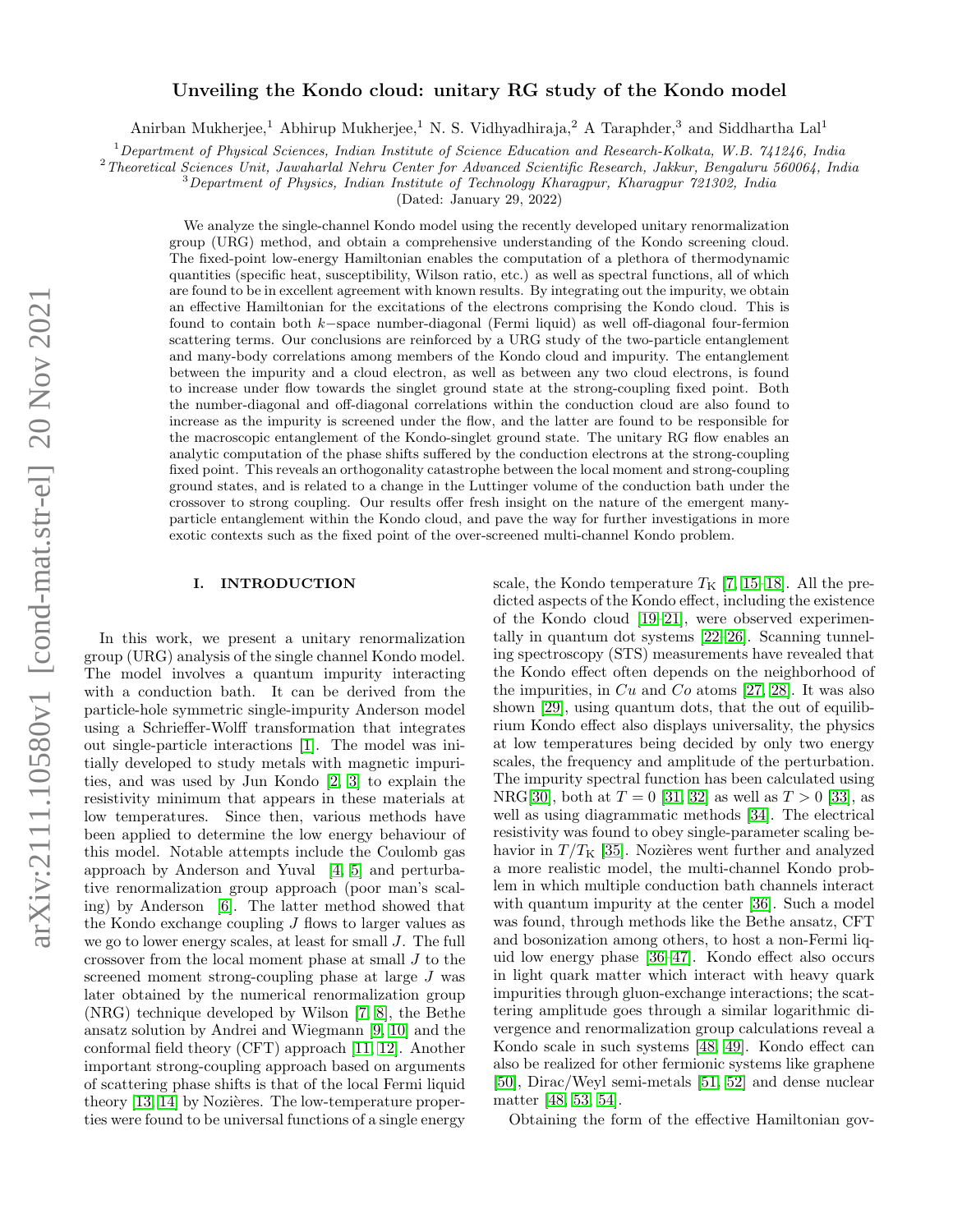erning the low-energy physics of the Kondo cloud and the many-body singlet wavefunction remained a challenge. In this work, we have analyzed the Kondo model on a tight-binding lattice using the recently developed URG method [\[55,](#page-16-8) [56\]](#page-16-9). The method has already been applied to a variety of problems such as the 2D Hubbard model [\[57,](#page-16-10) [58\]](#page-16-11), the quantum kagome antiferromagnet [\[59\]](#page-16-12), a generalized model of electrons in two spatial dimensions with attractive  $U(1)$ -symmetric interactions [\[60\]](#page-16-13), the 1D Hubbard model [\[61\]](#page-16-14), as well as other generalized models of electrons with repulsive interactions with and without translation invariance [\[56\]](#page-16-9). The method involves applying unitary transformations (see eq. [2\)](#page-2-0) on the Hamiltonian that decouple high energy electrons, creating a family of unitarily-connected Hamiltonians at progressively smaller energy scales. The decoupled electrons lose their quantum fluctuations in the process, becoming integrals of motion (IOMs). This program leads to the one of the main results of this work - a unitarilytransformed strong-coupling fixed-point Hamiltonian. It is from this fixed-point Hamiltonian that we obtain the effective Hamiltonian for the electrons that comprise the Kondo cloud, by integrating out the impurity. This effective Hamiltonian is found to contain both Fermi liquid (diagonal) and off-diagonal four-fermion interaction terms, shedding new light on the nature of the Kondo cloud the interactions within. It is seen that the flow towards the strong-coupling fixed point is concomitant with the growth of these off-diagonal terms, and this picture is made clearer by the evolution of the spectral function calculated using the effective Hamiltonians. For the purposes of benchmarking, we have also computed several thermodynamic quantities (e.g., the impurity susceptibility, specific heat, Wilson ratio etc.) from this effective theory. These are described in the appendices, and are found to be in excellent agreement with the results known from the literature.

Another important result of this work involves studies of the evolution of the macroscopic entanglement of the Kondo cloud with the impurity spin and the many-body correlations inside the Kondo cloud under renormalization towards strong-coupling. Experimental studies of entanglement and correlations have been performed in double quantum dots [\[62\]](#page-16-15). For the purpose of studying the entanglement and many-body correlations, we employ the entanglement RG method developed recently by some of us in Refs.[\[60,](#page-16-13) [61,](#page-16-14) [63\]](#page-16-16). These calculations are enabled by the fact that the RG transformations are unitary and preserve the total spectral weight. Thus, iterative applications of the inverse of these unitary transformations on the IR fixed-point singlet wavefunction generates a family of wavefunctions under a reversal of the RG flow towards the UV. The entanglement and correlations measures are then calculated from this family of wavefunctions, and represents their RG evolution. The correlations (diagonal and off-diagonal) as well as the mutual information (among members of the cloud as well as between the impurity and the cloud) are found to increase towards the strong-coupling fixed point, and this is consistent with the presence of the off-diagonal scattering term which generates the correlation among the members of the cloud. Our quantification of the manyparticle entanglement through the mutual information of the Kondo screening cloud and the impurity and the study of its renormalization is complementary to methods that have been used previously in the literature. This includes the impurity contribution to the entanglement of a region in the conduction bath (dubbed as the impurity entanglement entropy in Refs.[\[64–](#page-16-17)[66\]](#page-16-18)), the entanglement entropy obtained by tracing out the impurity [\[67–](#page-16-19)[69\]](#page-16-20), and the concurrence between the impurity with the rest of the conduction bath [\[70\]](#page-16-21). Recent works have also shown, using negativity as a measure of entanglement [\[71\]](#page-16-22), that the impurity is maximally entangled with the cloud [\[72\]](#page-16-23).

The rest of the paper is outlined as follows. In Sec[.II,](#page-1-0) we introduce the Hamiltonian for the single channel Kondo model. We perform the URG analysis on the Hamiltonian in Sec[.III.](#page-2-1) Sec[.IV](#page-3-0) constitutes results on the scaling of the Kondo coupling, description of the lowenergy stable fixed point in terms of the effective Hamiltonian and ground state wavefunction, and the redistribution of spectral weight under the RG flow. In Sec[.V,](#page-6-0) we obtain the effective Hamiltonian for the Kondo cloud excitations and describe the salient features. In Sec[.VI,](#page-7-0) we study the entanglement features and many-body correlations of the Kondo cloud. We end in Sec[.VII](#page-8-0) with a discussion of the results and some avenues for future investigations. Appendix [A](#page-9-0) shows the derivation of the RG equation using the URG method. In appendices [B](#page-11-0) and [C,](#page-11-1) we obtain a real-space effective Hamiltonian for the low-energy excitations of the strong-coupling fixed point Hamiltonian and calculate the conduction electron scattering phase shifts close to the ground state. Appendices [D 1](#page-12-0) and [D 2](#page-14-0) focus on calculating some thermodynamic quantities (impurity susceptibility, impurity specific heat and impurity thermal entropy) in order to benchmark with existing results.

## <span id="page-1-0"></span>II. THE MODEL

The Kondo model [\[2,](#page-15-1) [6\]](#page-15-5) describes the coupling between a magnetic quantum impurity localized in real space with a bath of conduction electrons

<span id="page-1-1"></span>
$$
\hat{H} = \sum_{\mathbf{k}\sigma} \epsilon_{\mathbf{k}} \hat{n}_{\mathbf{k}\sigma} + \frac{J}{2} \sum_{\mathbf{k}, \mathbf{k}'} \mathbf{S} \cdot c_{\mathbf{k}\alpha}^{\dagger} \boldsymbol{\sigma}_{\alpha\beta} c_{\mathbf{k}'\beta} . \tag{1}
$$

We will consider a 2D electronic bath with a dispersion  $\epsilon_{\mathbf{k}} = -2t(\cos k_x + \cos k_y)$  and with the Fermi energy set to  $E_F = \mu$ . Here J is the Kondo scattering coupling between the impurity and the conduction electrons. An important feature of the Kondo coupling is the two different classes of scattering processes: one involving spin-flip scattering processes for the bath electrons  $(c_{\mathbf{k}\uparrow}^{\dagger}c_{\mathbf{k}'\downarrow}+h.c.),$  and the other, non spin-flip (i.e., simple potential scattering processes). In the antiferromagnetic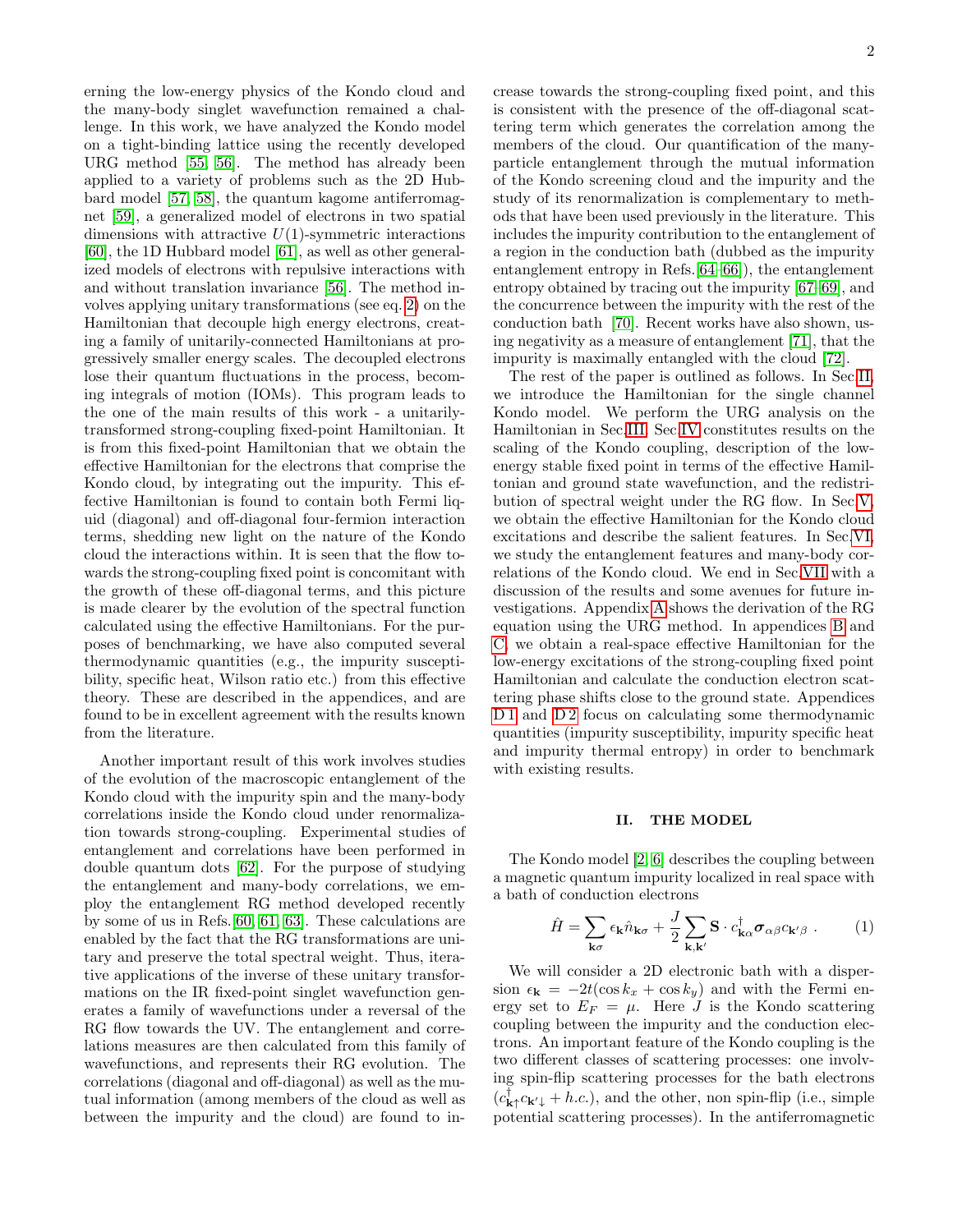

FIG. 1. The Kondo model is composed of a two-dimensional conduction electron bath (Fermi liquid) coupled to a magnetic impurity via a spin-flip (solid) / non spin-flip (dashed) scattering coupling.

regime  $J > 0$ , the spin-flip scattering processes generate quantum entanglement between the impurity spin and a macroscopic number of bath electrons (called the "Kondo cloud"), resulting in the complete screening of the impurity via the formation of a singlet spin state. It is clear that the dynamical Kondo cloud corresponds to an effective single spin- $1/2$ , such that the screening is an example of macroscopic quantum entanglement arising from electronic correlations. It is the nature of this entanglement, and the underlying quantum liquid that forms the Kondo cloud, that we seek to learn more of.

#### <span id="page-2-1"></span>III. URG THEORY FOR THE KONDO MODEL

In constructing an effective low-energy theory for the Kondo singlet, we employ the unitary RG formalism [\[55–](#page-16-8) [61\]](#page-16-14) to the Kondo model such that electronic states from the non-interacting conduction bath are step-wise disentangled, starting with the highest energy electrons at the bandwidth and eventually scaling towards the FS. While this aspect is similar to Anderson's poor man's scaling [\[6\]](#page-15-5), we shall see that several other aspects of the unitary RG formalism are different from those adopted in the poor man's scaling approach.

The electronic states are labeled in terms of the normal distance Λ from the FS and the orientation unit vectors (Fig[.2\)](#page-2-2)  $\hat{s}$ :  $\mathbf{k}_{\Lambda \hat{s}} = \mathbf{k}_{F}(\hat{s}) + \Lambda \hat{s}$ , where  $\hat{s} = \frac{\nabla \epsilon_{\mathbf{k}}}{|\nabla \epsilon_{\mathbf{k}}|} \vert_{\epsilon_{\mathbf{k}} = E_{F}}$ . The states are labeled as  $|j, l, \sigma\rangle = |\mathbf{k}_{\Lambda_i \hat{s}}, \sigma\rangle, l := (\hat{s}_m, \sigma)$ . The  $\Lambda$ 's are arranged as follows:  $\Lambda_N > \Lambda_{N-1} > \ldots > 0$ , where the electronic states farthest from FS  $\Lambda_N$  are disentangled first, eventually scaling towards the FS. This leads to the Hamiltonian flow equation [\[55\]](#page-16-8)

<span id="page-2-0"></span>
$$
H_{(j-1)} = U_{(j)} H_{(j)} U_{(j)}^{\dagger} , \qquad (2)
$$

where the unitary operation  $U_{(j)}$  is the unitary map at RG step j.  $U_{(j)}$  disentangles all the electronic states  $|{\bf k}_{\Lambda_j {\hat s}_m}, \sigma \rangle$  on the isogeometric curve and has the form [\[55,](#page-16-8) [57\]](#page-16-10)

$$
U_{(j)} = \prod_{l} U_{j,l}, U_{j,l} = \frac{1}{\sqrt{2}} [1 + \eta_{j,l} - \eta_{j,l}^{\dagger}], \qquad (3)
$$



<span id="page-2-2"></span>FIG. 2. Fermi surface geometry for a circular Fermi volume of non-interacting electrons in 2 spatial dimensions.

where  $\eta_{j,l}$  are electron-hole transition operators following the algebra

$$
\{\eta_{j,l}, \eta_{j,l}^{\dagger}\} = 1 \; , \; \left[\eta_{j,l}, \eta_{j,l}^{\dagger}\right] = 1 \; . \tag{4}
$$

The transition operator can be represented in terms of the diagonal  $(H^D)$  and off-diagonal  $(H^X)$  parts of the Hamiltonian as follows

$$
\eta_{j,l} = Tr_{j,l} (c_{j,l}^{\dagger} H_{j,l}) c_{j,l} \frac{1}{\hat{\omega}_{j,l} - Tr_{j,l} (H_{j,l}^D \hat{n}_{j,l}) \hat{n}_{j,l}} .
$$
 (5)

We note that in the numerator of the expression for  $\eta_{j,l}$ , the operator  $Tr_{j,l}(c_{j,l}^{\dagger}H_{j,l})c_{j,l} + h.c.$  is composed of all possible scattering vertices that modify the configuration of the electronic state  $|j, l\rangle$  [\[55\]](#page-16-8). The generic forms of  $H_{j,l}^D$ and  $H_{j,l}^X$  are as follows

$$
H_{j,l}^{D} = \sum_{\Lambda \hat{s},\sigma} \epsilon^{j,l} \hat{n}_{\mathbf{k}_{\Lambda \hat{s}},\sigma} + \sum_{\alpha} \Gamma_{\alpha}^{4,(j,l)} \hat{n}_{\mathbf{k}\sigma} \hat{n}_{\mathbf{k}'\sigma'}
$$
  
+ 
$$
\sum_{\beta} \Gamma_{\beta}^{8,(j,l)} \hat{n}_{\mathbf{k}\sigma} \hat{n}_{\mathbf{k}'\sigma'} (1 - \hat{n}_{\mathbf{k}''\sigma''}) + \dots ,
$$
  

$$
H_{j,l}^{X} = \sum_{\alpha} \Gamma_{\alpha}^{2} c_{\mathbf{k}\sigma}^{\dagger} c_{\mathbf{k}'\sigma'} + \sum_{\beta} \Gamma_{\beta}^{2} c_{\mathbf{k}\sigma}^{\dagger} c_{\mathbf{k}'\sigma'}^{\dagger} c_{\mathbf{k}'\sigma'}^{\dagger} c_{\mathbf{k}_{1}\sigma_{1}} + \dots .
$$
  
(6)

The operator  $\hat{\omega}_{j,l}$  accounts for the quantum fluctuations arising from the non-commutation between different parts of the renormalized Hamiltonian and has the following form [\[55\]](#page-16-8)

<span id="page-2-3"></span>
$$
\hat{\omega}_{j,l} = H_{j,l}^D + H_{j,l}^X - H_{j,l-1}^X . \tag{7}
$$

Upon disentangling electronic states  $\hat{s}$ ,  $\sigma$  along a isogeometric curve at distance  $\Lambda_i$ , the following effective Hamiltonian  $H_{j,l}$  is generated

$$
H_{j,l} = \prod_{m=1}^{l} U_{j,m} H_{(j)} \left[ \prod_{m=1}^{l} U_{j,l} \right]^{\dagger} . \tag{8}
$$

We note that  $H_{j,2n_j+1} = H_{(j-1)}$  is the Hamiltonian obtained after disentangling all the electronic states on the isogeometric curve  $j$ . Below we depict the different terms generated upon successive disentanglement of the states  $|\mathbf{k}_{\Lambda_j \hat{s}_l}, \sigma \rangle$  on a given curve,

$$
H_{j,l+1} = Tr_{j,l}(H_{(j,l)}) + \{c_{j,l}^{\dagger}Tr_{j,l}(H_{(j,l)}c_{j,l}), \eta_{j,l}\}\tau_{j,l}, \tau_{j,l}
$$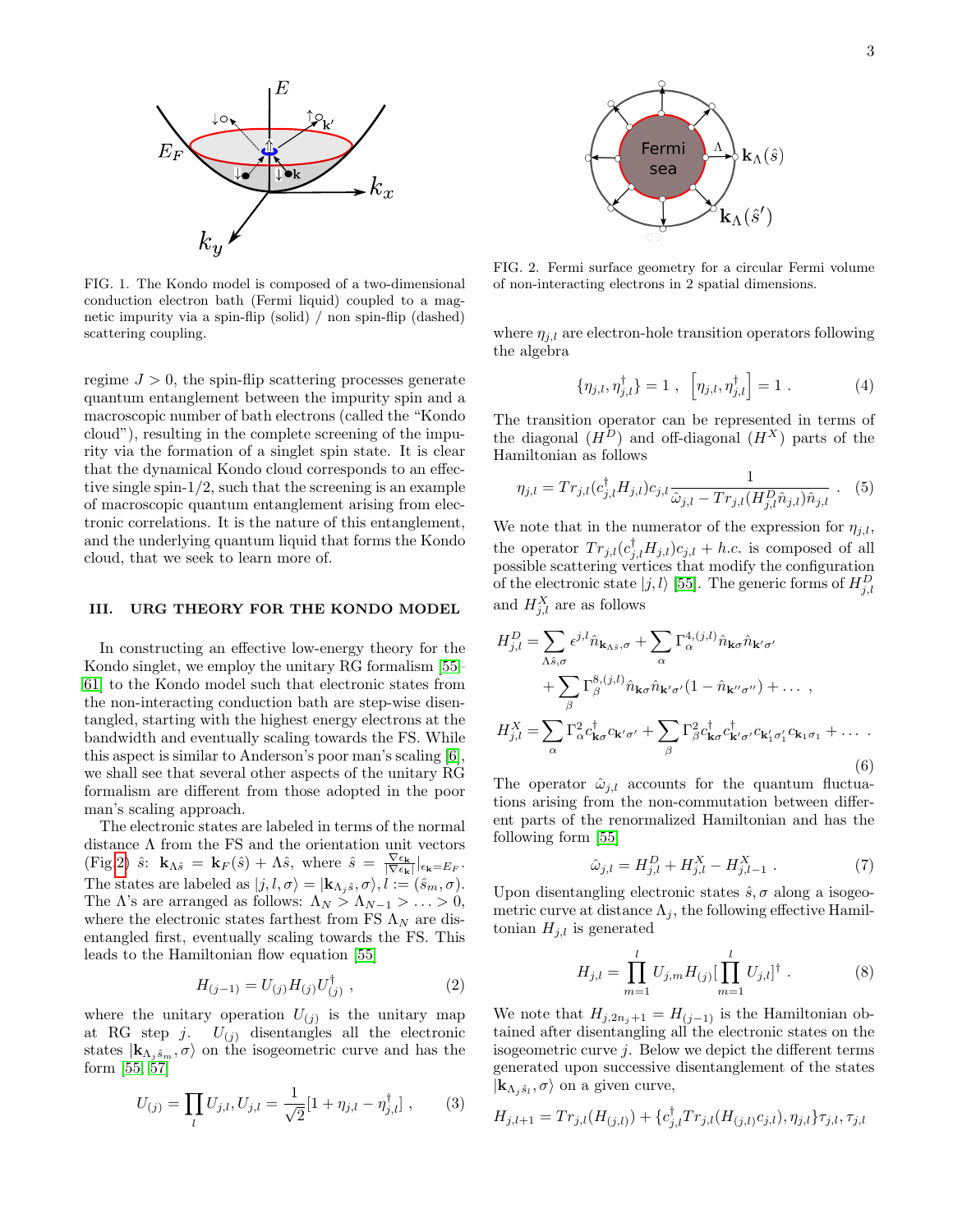$$
= \hat{n}_{j,l} - \frac{1}{2}
$$
  
\n
$$
H_{j,l+2} = Tr_{j,l+1}(Tr_{j,l}(H_{(j,l)}))
$$
  
\n
$$
+ Tr_{j,l+1}(\{c_{j,l}^{\dagger}Tr_{j,l}(H_{(j,l)}c_{j,l}), \eta_{j,l}\}\tau_{j,l})
$$
  
\n
$$
+ \{c_{j,l+1}^{\dagger}Tr_{j,l+1}(Tr_{j,l}(H_{(j,l)})c_{j,l+1}), \eta_{j,l+1}\}\tau_{j,l+1}
$$
  
\n
$$
+ \{c_{j,l+1}^{\dagger}Tr_{j,l+1}(\{c_{j,l}^{\dagger}Tr_{j,l}(H_{(j,l)}c_{j,l}), \eta_{j,l}\}c_{j,l+1}),
$$
  
\n
$$
\eta_{j,l+1}\}\tau_{j,l}\tau_{j,l+1}.
$$
  
\n
$$
H_{j,l+3} = ... \text{terms with } \tau_{j,l}, \tau_{j,l+1}, \tau_{j,l+2}...
$$

$$
+ \dots \text{terms with } \tau_{j,l}\tau_{j,l+1}, \tau_{j,l+1}\tau_{j,l+2}, \tau_{j,l}\tau_{j,l+2} \dots
$$
  

$$
+ \dots \text{terms with } \tau_{j,l}\tau_{j,l+1}\tau_{j,l+2}. \tag{9}
$$

Upon disentangling multiple electronic states placed in the tangential direction on a given momentum shell at distance  $\Lambda_i$  generates RG contribution from leading order scattering processes (terms multiplied with  $\tau_{j,l}, \tau_{j,l+1}$ , etc.) that goes as  $Area/Vol = 1/L$  and higher order processes like terms multiplied with  $\tau_{j,l}\tau_{j,l+1}$  that goes as  $(Area)^{2}/Vol^{2} = 1/L^{2}$ ,  $\tau_{j,l}\tau_{j,l+1}\tau_{j,l+2}$  that goes as  $(Area)^{3}/Vol^{3} = 1/L^{3}$  [\[55\]](#page-16-8). Here, each factor of area arises from decoupling an entire shell of single-particle states  $(\tau_{j,l})$  at every RG step, and every factor of volume arises from the Kondo coupling. Accounting for only the leading tangential scattering processes, as well as other momentum transfer processes along the normal direction  $\hat{s}$ , the renormalized Hamiltonian  $H_{(j-1)}$  has the form [\[55\]](#page-16-8)

<span id="page-3-5"></span>
$$
Tr_{j,(1,...,2n_j)}(H_{(j)}) + \sum_{l=1}^{2n_j} \{c_{j,l}^{\dagger} Tr_{j,l}(H_{(j)}c_{j,l}), \eta_{j,l}\}\tau_{j,l}.
$$
\n(10)

Here,  $2n_j$  are the number of electronic states on the isogeometric curve at distance  $\Lambda_j$ , and  $\tau_{j,l} = n_{j,l} - \frac{1}{2}$ .

From the effective Hamiltonian obtained at the stable fixed point  $\hat{H}^*$ , we can compute the (unnormalised) density matrix operator  $(\hat{\rho} = e^{-\beta \hat{H}^*})$  and thence the finitetemperature partition function as

<span id="page-3-2"></span>
$$
Z = \text{Tr} \left[ \hat{\rho} \right] = \text{Tr} \left[ e^{-\beta \hat{H}^*} \right] = \text{Tr} \left[ U^{\dagger} e^{-\beta \hat{H}^*} U \right] = \text{Tr} \left[ e^{-\beta \hat{H}} \right] \tag{11}
$$

,

where  $\beta = 1/k_B T$ ,  $U = \prod_1^{j^*} U_{(j)}$ , H is the bare Hamiltonian and  $j^*$  is the RG step at which the IR stable fixed point is reached. This indicates that the partition function is preserved along the RG flow as the unitary transformations preserve the eigenspectrum.

### <span id="page-3-0"></span>IV. CROSSOVER FROM LOCAL MOMENT TO STRONG-COUPLING

#### A. IR fixed point Hamiltonian and wavefunction

The unitary RG process generates the effective Hamiltonian's  $\hat{H}_{(j)}(\omega)$ 's for various eigendirections  $|\Phi(\omega)\rangle$  of the  $\hat{\omega}$  operator. Note the associated eigenvalue  $\omega$  identifies a sub-spectrum in the interacting many body

eigenspace. The form of  $\hat{H}_{(j)}(\omega)$  is given by

<span id="page-3-1"></span>
$$
\sum_{j,l,\sigma} \epsilon_{j,l} \hat{n}_{j,l} + J^{(j)}(\omega) \mathbf{S} \cdot \mathbf{s}_{<} + \sum_{\substack{a=N, \\ m=1}}^{j,n_j} J^{(a)} S^z s_{a,\hat{s},m}^z \ , \quad (12)
$$

where  $\mathbf{s}_{\le} = \frac{1}{2} \sum_{\substack{j_1, j_2 \leq j^* \\ m, m'}}$  $c_{j_1,\hat{s}_m,\alpha}^{\dagger} \boldsymbol{\sigma}_{\alpha\beta} c_{j_2,\hat{s}_{m'},\beta}$  is the total spin operator for the Kondo cloud and  $s_{l, \hat{s},m}^z =$  $\frac{1}{2}(\hat{n}_{l,\hat{s}_m,\uparrow}-\hat{n}_{l,\hat{s}_m,\downarrow}).$  The derivation of the above equation is presented in Appendix [A.](#page-9-0) Here, the second term is the effective Hamiltonian for the coupling of the Kondo cloud to the impurity spin, while the third encodes the interaction between the impurity spin moment and the decoupled electronic degrees of freedom that do not belong to the Kondo cloud (lying on radial shells in momentumspace indexed by the RG step  $j$ ). Note that the third term is an Ising coupling and involves only potential scattering of the decoupled electrons and the impurity, and hence does not cause any spin-flip scattering of the impurity spin. Importantly, we will see later that eq.[\(12\)](#page-3-1) encodes the entire  $T = 0$  RG crossover. Employing eq.[\(11\)](#page-3-2), this enables a computation of the entire RG crossover at finite  $T$  as well. The Kondo coupling RG equation for the RG steps (Appendix [A\)](#page-9-0) has the form

<span id="page-3-4"></span>
$$
\frac{\Delta J^{(j)}(\omega)}{\Delta \log \frac{\Lambda j}{\Lambda_0}} = \frac{n_j (J^{(j)})^2 \left[ (\omega - \frac{\hbar v_F \Lambda_j}{2}) \right]}{(\omega - \frac{\hbar v_F \Lambda_j}{2})^2 - \frac{(J^{(j)})^2}{16}} ,\qquad(13)
$$

where  $n_j = \sum_{\hat{s}} 1$  is the number of states on the isogeometric shell at distance  $\Lambda_j$  from the Fermi surface. Note that the denominator  $\Delta \log \frac{\Lambda j}{\Lambda_0} = 1$  for the RG scale parametrisation  $\Lambda_j = \Lambda_0 \exp(-j)$ . We now redefine Kondo coupling as a dimensionless parameter

<span id="page-3-3"></span>
$$
K^{(j)} = \frac{J^{(j)}}{\omega - \frac{\hbar v_F}{2} \Lambda_j} \,, \tag{14}
$$

and operate in the regime  $\omega > \frac{\hbar v_F}{2} \Lambda_j$ . With the above parametrisation of eq. $(14)$ , we can convert the difference  $RG$  relation  $(eq.(13))$  $(eq.(13))$  $(eq.(13))$  into a continuum RG equation

$$
\frac{dK}{d\log\frac{\Lambda}{\Lambda_0}} = \left(1 - \frac{\omega}{\omega - \frac{1}{2}\hbar v_F\Lambda}\right)K + \frac{n(\Lambda)K^2}{1 - \frac{K^2}{16}} \quad (15)
$$

Upon approaching the Fermi surface  $\Lambda_j \to 0$ , hence  $\left(1 - \frac{\omega}{\omega - \hbar v_F \Lambda}\right) \to 0$  and  $n(\Lambda)$  can be replaced by density of states on the Fermi surface  $n(0)$ :

$$
\frac{dK}{d\log\frac{\Lambda}{\Lambda_0}} = \frac{n(0)K^2}{1 - \frac{K^2}{16}}\tag{16}
$$

At this point, we observe an important aspect of the RG equation: for  $K \ll 1$ , the RG equation reduces to the one loop form:  $\frac{dK}{d \log \frac{A}{\Lambda_0}} = K^2$  [\[6\]](#page-15-5). On the other hand, the non-perturbative form of the flow equation obtained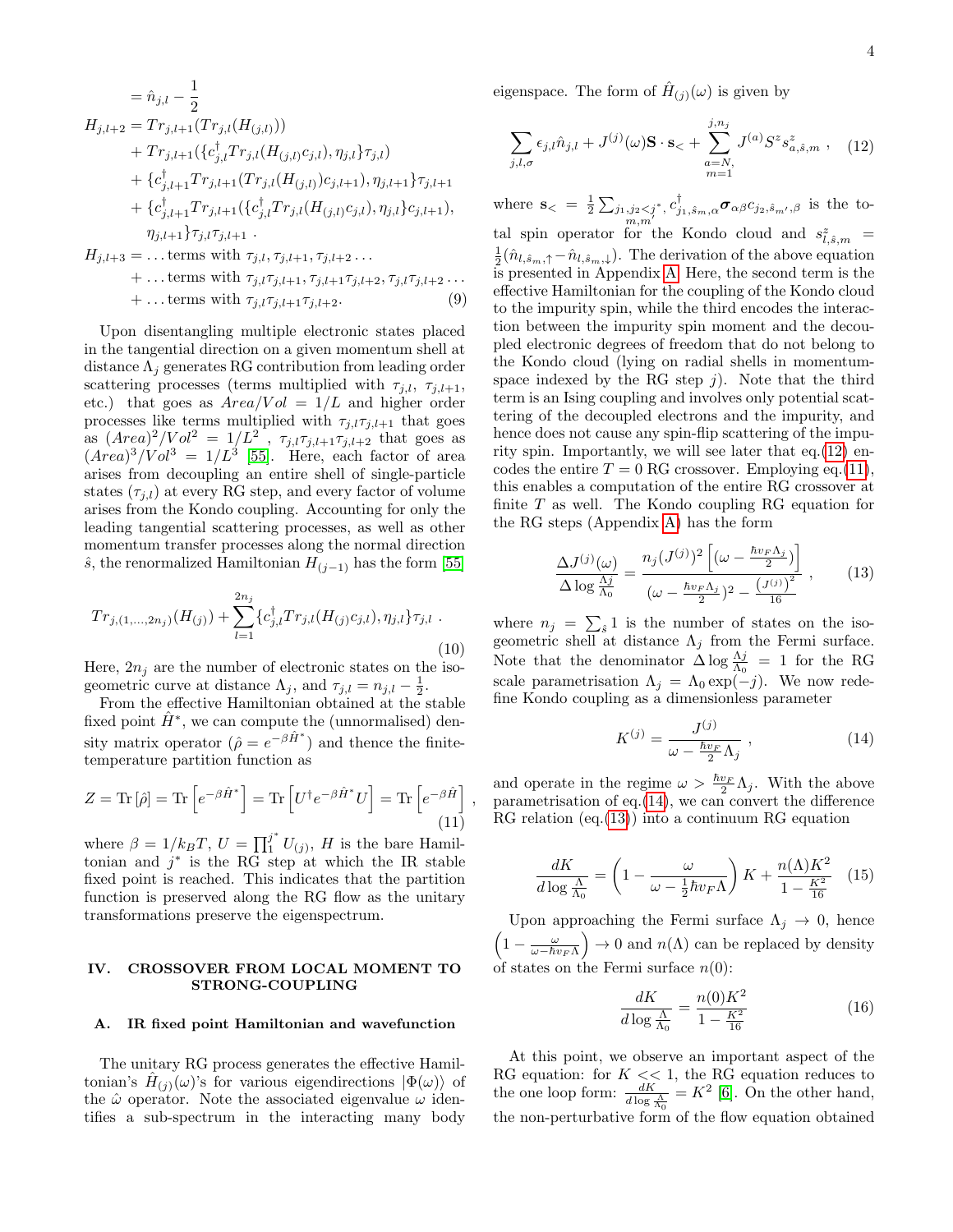

FIG. 3. Schematic RG phase diagram for the Kondo problem. The red dot represents intermediate coupling fixed point at  $K^* = 4$  for the case of the antiferromagnetic Kondo coupling. The blue dot represents the critical fixed point at  $K^* = 0$  for the case of the ferromagnetic Kondo coupling.

from the URG formalism shows the presence of intermediate coupling fixed point at  $K^* = 4$  in the antiferromagnetic regime  $K > 0$ . Upon integrating the RG equation and using the fixed point value  $K^* = 4$  we obtain the Kondo energy scale  $(T_K)$  and thence the effective length of the Kondo cloud  $(\xi_K)$ 

$$
\frac{1}{K_0} - \frac{1}{2} + \frac{K_0}{16} = -n(0) \log \frac{\Lambda^*}{\Lambda_0}, \qquad (17)
$$

$$
\Lambda^* = \Lambda_0 \exp\left(\frac{1}{2n(0)} - \frac{1}{n(0)K_0} - \frac{K_0}{n(0)16}\right) ,\quad (18)
$$

$$
T_K = \frac{\hbar v_F \Lambda^*}{k_B}, \quad \xi_K = \frac{2\pi}{\Lambda^*} \tag{19}
$$



FIG. 4. Red: Renormalization of the dimensionless Kondo coupling K towards the strong-coupling fixed point  $(K > 0)$ with RG steps (log  $\Lambda_j/\Lambda_0$ ). The growth of the Kondo coupling to a finite value of the intermediate coupling fixed point is evident . Blue: Decay of the dimensionless Kondo coupling K to zero towards the local moment critical fixed point  $(K < 0)$ with RG steps  $(\log \Lambda_i/\Lambda_0)$ . For these plots, we chose  $\omega =$  $\hbar v_F \Lambda_i$ .

At the IR fixed point in the antiferromagnetic regime the effective Hamiltonian is given by,

$$
H^* = \sum_{|\Lambda| < \Lambda^*} \hbar v_F \Lambda \hat{n}_{\Lambda, \hat{s}, \sigma} + J^* \mathbf{S} \cdot \mathbf{s}_{<} + \sum_{j'=N, m=1}^{j^*, n_{j'}} J^{j'} S^z s_{j', m}^z,
$$
\n(20)

In the equation,  $m$  refers to the various normal directions  $\hat{s}_m$  of the Fermi surface. In the above equation, the second term is the effective Hamiltonian for the coupling of the Kondo cloud to the impurity spin. The third encodes the Ising interaction between the impurity spin moment and the magnetic moment of the decoupled electronic degrees of freedom that do not belong to the Kondo cloud (lying on radial shells in momentum-space indexed by the RG step  $j$ , and corresponding to the integrals of motion (IOMs) generated during the RG flow). As reported in the appendices, the fixed point Hamiltonian has been used to compute various thermodynamic quantities like the impurity susceptibility, impurity specific heat, thermal entropy, Wilson number and the Wilson ratio. The values obtained are found to be in very good agreement with those from other methods like the NRG or the Bethe ansatz [\[8,](#page-15-7) [73–](#page-16-24)[75\]](#page-16-25).

We can now extract a zero mode from the above Hamiltonian that captures the low energy theory near the Fermi surface,

<span id="page-4-0"></span>
$$
H_{coll} = \frac{1}{N} \sum_{|\Lambda| < \Lambda^*} \hbar v_F \Lambda \sum_{|\Lambda| < \Lambda^*} \hat{n}_{\Lambda, \hat{s}, \sigma} + J^* \mathbf{S} \cdot \mathbf{s} + \sum_{j'=N, m=1}^{j, n_{j'}} J^{j'} S^z s_{j', m}^z = J^* \mathbf{S} \cdot \mathbf{s} + \sum_{j'=N, m=1}^{j, n_{j'}} J^{j'} S^z s_{j', m}^z.
$$
 (21)

 $(s_{j',m}^{z})$  to be a constant, we observe that the Kondo sin-In the first step, the first term vanishes as the sum over wavevector  $\Lambda$  within the symmetric window  $\Lambda^*$  around the Fermi surface itself vanishes. Indeed, by taking the Ising coupling between the impurity spin and the IOMs glet state

<span id="page-4-2"></span>
$$
|\Psi^*\rangle = \frac{1}{\sqrt{2}} \left( |\uparrow_d, \Downarrow\rangle \otimes |\downarrow\rangle - |\downarrow_d, \Uparrow\rangle \otimes |\uparrow\rangle \right) \tag{22}
$$

corresponds to the ground state of the zero mode Hamiltonian at the IR fixed point  $(eq.(21))$  $(eq.(21))$  $(eq.(21))$ . In the singlet state written above,  $|\uparrow_d\rangle$  and  $|\downarrow_d\rangle$  represent the configuration of the impurity spin  $S^z$ ,  $|\Uparrow\rangle$  and  $|\Downarrow\rangle$  represent the configuration of the spin of the Kondo cloud  $s^z_{\lt}$  and  $|\uparrow\rangle$  and  $|\downarrow\rangle$ represent the spin of the IOMs  $s^z = \sum_{j_1 > j^*} \hat{n}_{j_1, \hat{s}_m, \alpha} \sigma_{\alpha \beta}^z$ . Signatures of such a singlet ground state have been experimentally probed using NMR experiments in Cunuclei [\[76\]](#page-16-26), using conductance measurements in carbon nanotubes [\[77–](#page-16-27)[79\]](#page-16-28) and using STS measurements in quantum corrals [\[80–](#page-16-29)[83\]](#page-16-30).

## <span id="page-4-1"></span>B. Kondo cloud size and effective Kondo coupling as functions of bare coupling  $J_0$

In figures [5,](#page-5-0) we show the variation of the Kondo cloud size  $\xi_K$  and effective Kondo coupling  $J^*$  as function of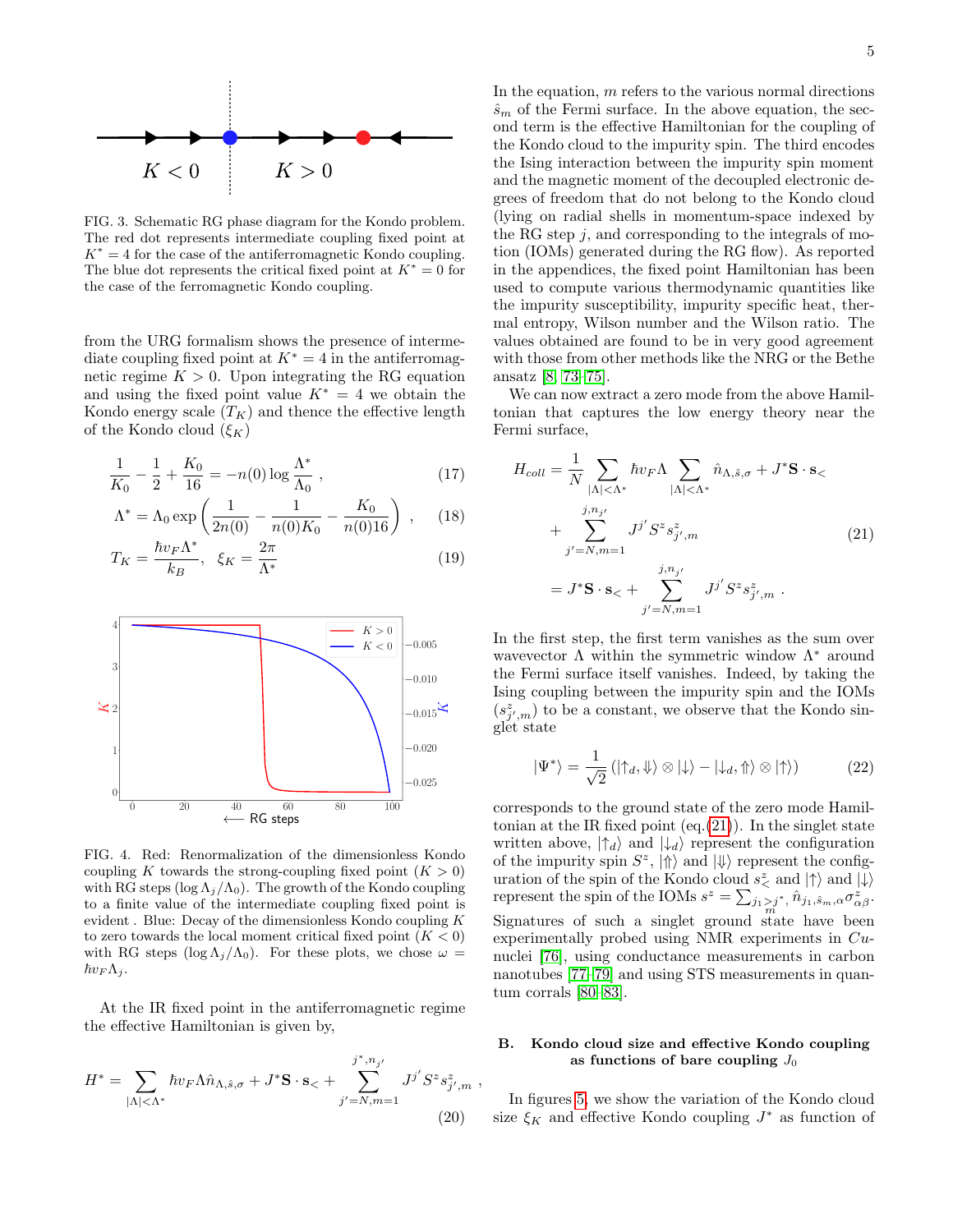bare coupling J (in units of t) in the range  $5.7 \times 10^{-5}$  <  $J < 5.4$ . All plots below are obtained for momentumspace grid  $100 \times 100$  and with RG scale factor  $\Lambda_j = b\Lambda_{j+1}$  $(b = 0.9999 = 1 - 1/N^2$ ,  $N = 100$ ). The  $E_F$  for the 2d tight binding band  $-W < E_k = -2t(\cos k_x + \cos k_y)$ W ( $W = 4t$ ) is chosen at  $E_F = -3.9t$ , and the bare kspace cutoff is set at  $\Lambda_0 \simeq 2.83$ . The variation of the



<span id="page-5-0"></span>FIG. 5. Red: Kondo cloud length  $\xi_K$  vs. bare Kondo coupling J. Blue: Renormalized Kondo coupling  $J^*$  vs.  $J$  (x-axis in log scale). The bare Kondo coupling  $J$  is chosen to lie within the range  $5.7 \times 10^{-5} < J < 5.4$ .

renormalized Kondo coupling  $J^*$  with the bare  $J$  shown in Fig[.5](#page-5-0) clearly indicates the flow under RG towards saturation at a strong-coupling value of  $J_{sat}^* \sim 16$ . Similarly, the variation of the Kondo screening length  $\xi_K$ with  $J$  in Fig. [5](#page-5-0) shows a fall to an asymptotic value of  $\xi_K \sim 3$  lattice sites at the strong-coupling fixed point. We recall that Wilson's NRG calculation for the Kondo problem (for a bath of conduction electrons in the continuum with linear dispersion and a very large UV cutoff D) shows that the renormalized Kondo coupling  $J^* \to \infty$ under flow to strong coupling. This can be reconciled from our URG results by noting that the value of  $J_{sat}^*$ increases upon rescaling the conduction bath bandwidth  $D$  to larger values (by rescaling the nearest neighbor hopping strength  $t$ ). This is shown in Fig. [6,](#page-5-1) where we see that  $J_{sat}^{*}$  increases from a value of  $\mathcal{O}(1)$  (in units of t) to  $\mathcal{O}(10^9)$  as t is increased from  $\mathcal{O}(1)$  to  $\mathcal{O}(10^4)$ . Thus, taking the limit of  $D \to \infty$  will lead to  $J_{sat}^* \to \infty$ . 352.5<br>
162.8<br>
162.8<br>
162.8<br>
162.8<br>
162.8<br>
162.8<br>
162.8<br>
162.8<br>
162.8<br>
162.8<br>
162.8<br>
162.8<br>
162.8<br>
162.8<br>
162.8<br>
162.8<br>
162.8<br>
162.8<br>
162.8<br>
162.8<br>
162.8<br>
162.8<br>
162.8<br>
162.8<br>
162.8<br>
162.8<br>
162.8<br>
162.8<br>
162.8<br>
162.8<br>
162.

There is another aspect of this method that is worth pointing out - the size of the Kondo cloud emerges as a natural length scale of the low energy theory. The URG moves forward by decoupling high momentum states. Each momentum state wavefunction  $\Psi_k$  is associated with a de Broglie wavelength  $\lambda_k \sim \frac{1}{k}$ . At high energies (temperatures), all possible wavelengths are interacting with the impurity. Under RG, the shortest of these wavelengths get decoupled and the impurity interacts with only longer wavelengths. The shortest such wavelength that is still interacting with the impurity at the fixed point defines the Kondo length scale  $\xi_K$ .



<span id="page-5-1"></span>FIG. 6. Variation of the renormalized Kondo coupling  $J^*$  with the hopping parameter  $\mathcal{O}(1) < t < \mathcal{O}(10^4)$  of the electronic bath (and hence the bandwidth).



FIG. 7. Emergence of the Kondo length scale under URG. The red circle represents the impurity site, while the wavelike structure represents the shortest wavelength interacting with the impurity at any given point of the RG. The leftmost image is closest to the local moment fixed point while the rightmost image is closest to the strong-coupling one.

with wavelengths starting from  $\xi_K$  and extending up to ∞. From existing results as well as our own investigations (inset of fig[.8\)](#page-6-1), it is clear that the width of the spectral function increases with temperature. This width defines the relevant energy scale  $\omega(T)$  (and hence a relevant length scale  $\xi(T) \sim \omega^{-1}(T)$  for interactions with the impurity. Higher temperatures therefore lead to reduced  $\xi(T)$ . This means that at sufficiently large temperatures, the relevant length scale  $\xi(T)$  is shorter than the Kondo length scale  $\xi_K: \xi(T) \ll \xi_K$ , which means that the Kondo effect will not manifest at temperatures  $T \gg T_K$ : the RG flow is not able to filter out the low energy physics because of the thermal fluctuations. Similar insights were obtained in [\[84\]](#page-16-31) using a real space renormalization group flow.

#### C. Redistribution of spectral weight under RG flow

The presence of a unitarily-transformed effective Hamiltonian at each stage of the RG allows one to map the journey in terms of changes in the distribution of the total spectral weight. In this section, we will compute the impurity spectral function at various values of the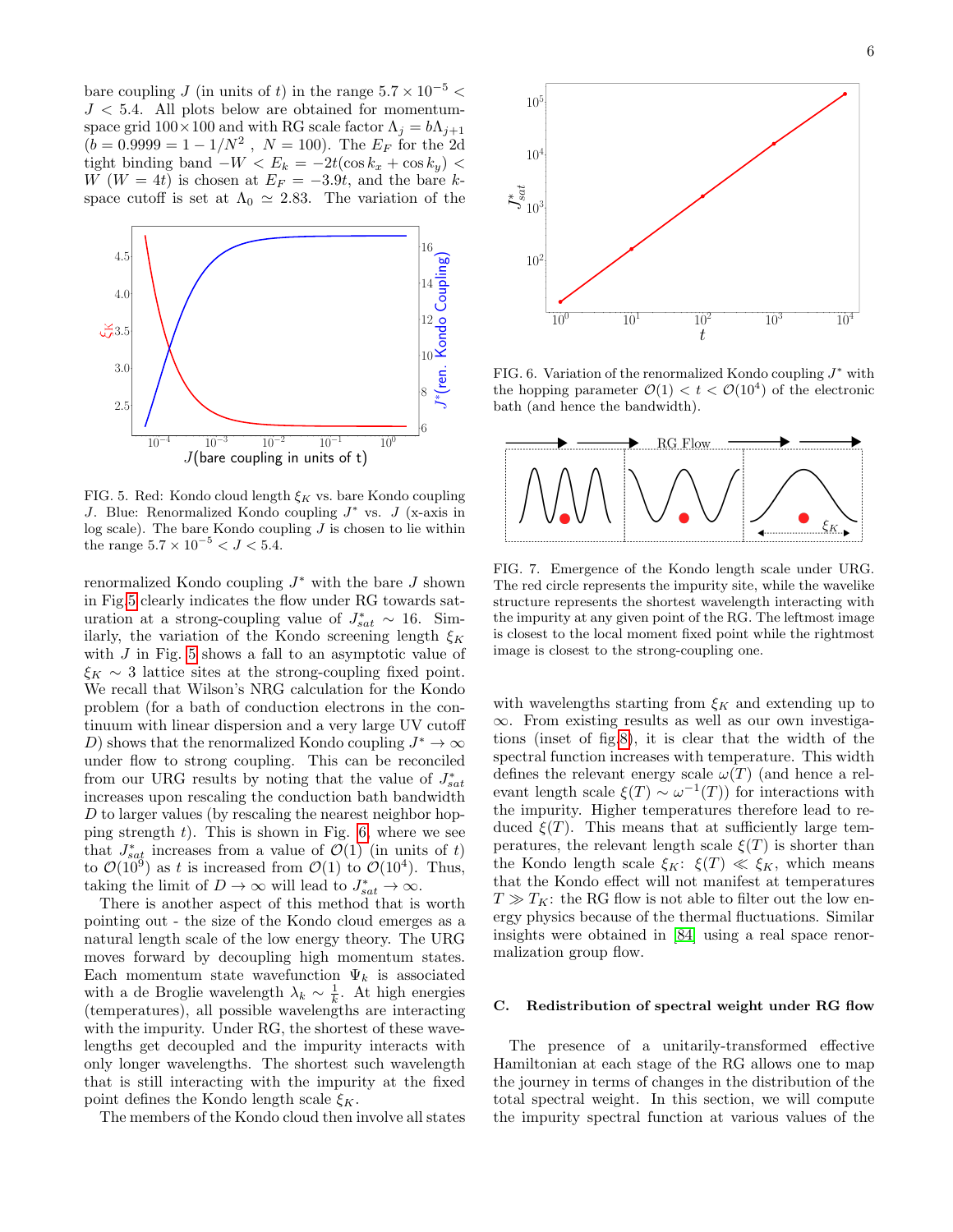running coupling  $J$ , following the expression [\[85,](#page-16-32) [86\]](#page-16-33)

$$
A_d^{\sigma} = -\frac{1}{\pi} \text{Im} \langle \{O_{\sigma}, O_{\sigma}^{\dagger} \} \rangle, \quad O_{\sigma} = \frac{J}{2} \left( S^{-\sigma} c_{0,-\sigma} + S^z c_{0,\sigma} \right)
$$
(23)

where  $\langle ... \rangle$  indicates a thermal average,  $\{ , \}$  indicates an anti-commutator and  $c_{0,\sigma} = \sum_{k} c_{k\sigma}$ .

In order to plot the spectral function (fig. [8\)](#page-6-1), we chose various values of J to mimic the crossover from the local moment to the strong-coupling fixed points. The spectral functions were normalized at each value of J. The evolution of the spectral functions shows the increase in the spectral weight at the zero energy resonance at the cost of that at higher frequencies. This transfer of spectral weight occurs because the high-frequency excitations are slowly getting integrated out and consumed into the IOMS, while the Kondo cloud gets distilled into purely low-energy modes proximate to the Fermi surface. This should be contrasted with the sharpening of the Abrikosov-Suhl resonance in the spectral function of the bare Hamiltonian as obtained from other methods (e.g., NRG), and which corresponds to the excitations of the local Fermi liquid.



<span id="page-6-1"></span>FIG. 8. Impurity spectral function as a function of  $\omega/D$  at various values of J, starting from weak-coupling and extending up to strong-coupling. D is the half-bandwidth, and is set to 1. Inset shows the spectral function at various temperatures. The width increases with increasing temperature (see final paragraph of subsection [IV B\)](#page-4-1).

The inset of Fig. [8](#page-6-1) also shows the change in the spectral function when temperature is introduced. The broadening of the central peak implies a decrease in the relevant length scale and hence a destruction of screening for  $T \gg T_{\text{K}}$ . This was also shown in [\[85\]](#page-16-32).

## <span id="page-6-0"></span>V. EFFECTIVE HAMILTONIAN FOR EXCITATIONS OF THE KONDO CLOUD

In this section we will study the effect of the renormalized Kondo coupling on the self energy of the electrons comprising the Kondo cloud. We integrate out the decoupled electronic states to obtain the effective Hamiltonian  $H^*$  of the impurity + electronic cloud system. In

this Hamiltonian we have additionally kept the electronic dispersion to study the effect of electronic density fluctuation due to the inter-electronic interaction mediated by the impurity spin,

<span id="page-6-2"></span>
$$
H^* = H_0^* + \frac{J^*}{2} \sum_{\substack{j_1, j_2 < j^* \\ m, m'}} \mathbf{S} \cdot c_{j_1, \hat{s}_m, \alpha}^{\dagger} \boldsymbol{\sigma}_{\alpha \beta} c_{j_2, \hat{s}_{m'}, \beta}, (24)
$$

where  $H_0^* = \sum_{|\Lambda_j| < \Lambda^*, \sigma} \epsilon_j \hat{n}_{j, \hat{s}, \sigma}$ . In order to study the inter-electronic interaction we need to isolate the quantum impurity from the Kondo cloud. This can be done by first recasting the many body eigenstate  $|\Psi\rangle$  of  $H^*$ in the  $|\uparrow_d\rangle$ ,  $|\downarrow_d\rangle$  basis of the impurity and the associated configuration of the rest of the electronic states. At the ground state, the wavefunction will be a singlet composed of the impurity spin and the composite spin formed by the conduction electrons at the origin  $(|\Uparrow\rangle, |\Downarrow\rangle)$ :  $|\Psi\rangle = a_0 |\uparrow_d\rangle |\Downarrow\rangle + a_1 |\downarrow_d\rangle |\Uparrow\rangle$ . With this ground state in mind, we can rewrite the eigenvalue relation  $H_K^* |\Psi\rangle = E_{\text{GS}} |\Psi\rangle$  as a set of two coupled equations:

$$
a_0(H_0^* + \frac{J^*}{2}s_z) \left| \psi \right\rangle + a_1 \frac{J^*}{2}s_- \left| \Uparrow \right\rangle = a_0 E_{\text{GS}} \left| \psi \right\rangle,
$$
  
\n
$$
a_0 \frac{J^*}{2}s_+ \left| \psi \right\rangle + a_1 (H_0^* - \frac{J^*}{2}s_z) \left| \Uparrow \right\rangle = a_1 E_{\text{GS}} \left| \Uparrow \right\rangle.
$$
\n(25)

By combining these two equations and eliminating  $|\Uparrow\rangle$ , we obtain the effective Hamiltonian for excitations in the subspace of states  $|\Downarrow\rangle$ :

$$
\left[H_0^* + \frac{J^*}{2}s_z + s - \frac{\frac{(J^*)^2}{4}}{E_{\rm GS} + \frac{J^*}{2}s_z - H_0^*}s_+\right]|\psi\rangle = E_{\rm GS}|\psi\rangle\tag{26}
$$

From here we obtain the form of the effective Hamiltonian accounting for the leading order density-density and off-diagonal four Fermi interaction terms, by expanding the denominator in powers of  $H_0^*/J$ .

$$
H_0^* + \frac{J^*}{2}s_z + s - \frac{\frac{(J^*)^2}{4}}{(E_{\text{GS}} + \frac{J^*}{2}s_z)(1 - \frac{1}{E_{\text{GS}} + \frac{J^*}{2}s_z}H_0^*)}s_+
$$
  
\n
$$
\approx H_0^* + \frac{J^*}{2}s_z + s - \frac{\frac{(J^*)^2}{4}}{E_{\text{GS}} + \frac{J^*}{2}s_z}(1 + \frac{1}{E_{\text{GS}} + \frac{J^*}{2}s_z}H_0^*
$$
  
\n
$$
+ \frac{1}{E_{\text{GS}} + \frac{J^*}{2}s_z}H_0^* \frac{1}{E_{\text{GS}} + \frac{J^*}{2}s_z}H_0^*)s_+ + O((H_0^*)^3)
$$
  
\n
$$
\approx H_0^* + \frac{J^*}{2}s_z + s - \frac{\frac{(J^*)^2}{4}}{E_{\text{GS}} + \frac{J^*}{2}s_z}s_+ + s - \frac{\frac{(J^*)^2}{4}}{(E_{\text{GS}} + \frac{J^*}{2}s_z)^2}H_0^*s_+
$$
  
\n
$$
+ s - \frac{\frac{(J^*)^2}{4}}{(E_{\text{GS}} + \frac{J^*}{2}s_z)^2}H_0^* \frac{1}{E_{\text{GS}} + \frac{J^*}{2}s_z}H_0^*s_+,
$$
  
\n
$$
\approx H_0^* + \frac{J^*}{2}s_z + (\frac{1}{2} - s_z)\frac{\frac{(J^*)^2}{4}}{E_{\text{GS}} + \frac{J^*}{4}}
$$
  
\n
$$
+ s_+ \frac{\frac{(J^*)^2}{4}}{(E_{\text{GS}} + \frac{J^*}{2}s_z)^2}(s_-H_0^* + [H_0^*, s_-]) +
$$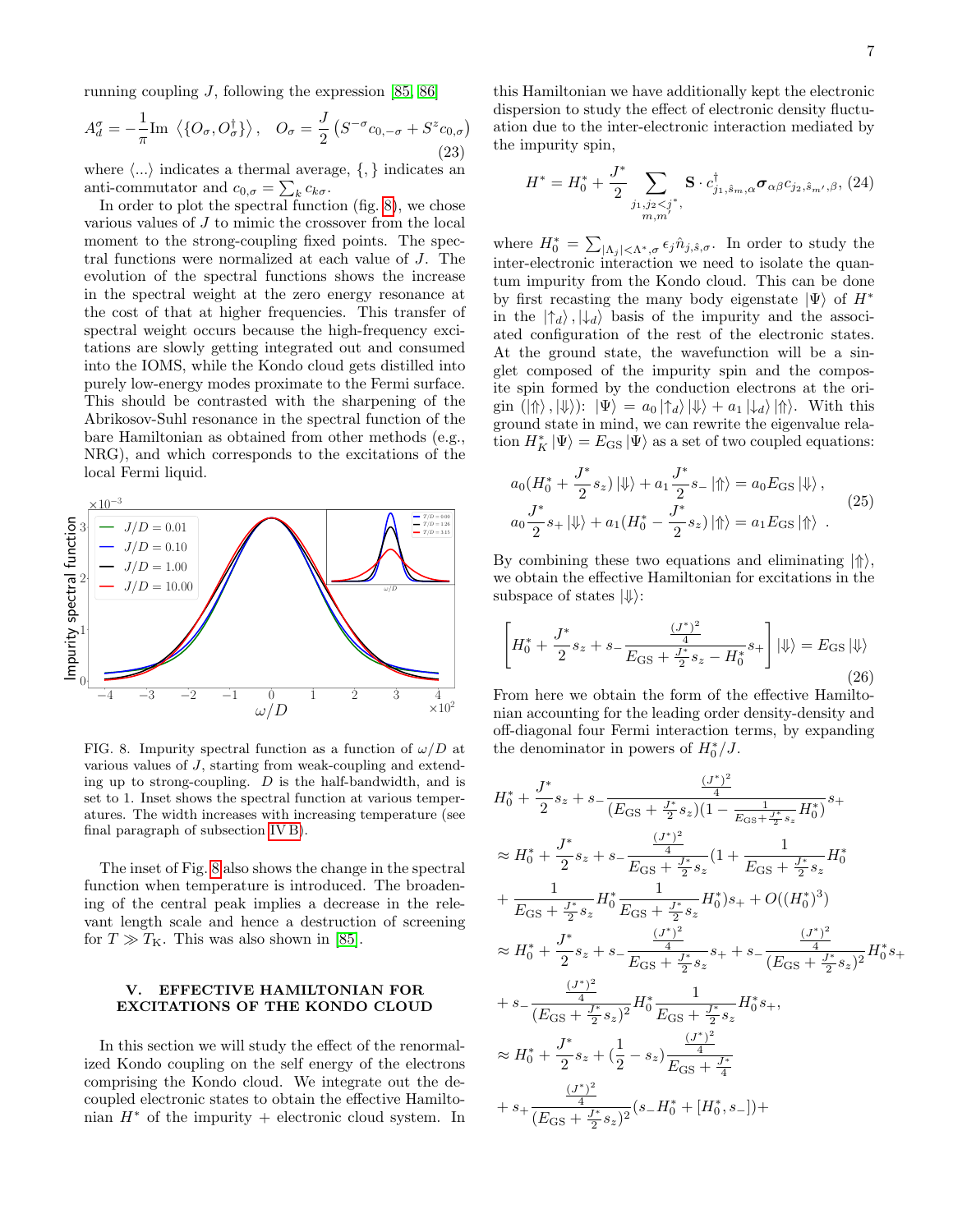$$
+ s_{+} \frac{\frac{(J^{*})^{2}}{4}}{(E_{\text{GS}} + \frac{J^{*}}{2}s_{z})^{2}} H_{0}^{*} \frac{1}{E_{\text{GS}} + \frac{J^{*}}{2}s_{z}} (s_{-}H_{0}^{*} + [H_{0}^{*}, s_{-}]).
$$
\n(27)

In the second and third term, we can substitute  $s^z = -\frac{1}{2}$ , because  $s^z |\psi\rangle = -\frac{1}{2}$ . We will also substitute the singlet binding energy  $-\frac{3J^*}{4}$  $\frac{J^*}{4}$  as the ground state energy  $E_{\text{GS}}$ because  $J \gg \epsilon_k$  at the strong-coupling fixed point, and  $H_0^* = E_0^*$  as the kinetic energy part of the ground state  $|\Downarrow\rangle$ :

$$
H_{\text{eff}} = -\frac{3J^*}{4} + E_0^* + s_+ \frac{\frac{(J^*)^2}{4}}{(E_{\text{GS}} + \frac{J^*}{2}s_z)^2} (s_-H_0^* + [H_0^*, s_-] + H_0^* \frac{1}{E_{\text{GS}} + \frac{J^*}{2}s_z} (s_-H_0^* + [H_0^*, s_-]) \Big) \tag{28}
$$

This effective Hamiltonian has the expected structure; there are constant pieces that represent the diagonal part of the Hamiltonian, and then there are terms that scatter within the subspace. We will henceforth drop the constant terms, and keep only the excitations within the subspace. After simplifying the terms and retaining at most four-fermion interactions, we obtain the following effective Hamiltonian:

<span id="page-7-1"></span>
$$
H_{\text{eff}} = 2(H_0^* + \frac{1}{J^*}H_0^{*2}) + \sum_{1234} V_{1234} c_{k_4}^{\dagger} c_{k_3}^{\dagger} c_{k_2} c_{k_1} (29)
$$

where  $V_{1234} = (\epsilon_{k_1} - \epsilon_{k_3}) \left[ 1 - \frac{2}{J^*} \left( \epsilon_{k_3} - \epsilon_{k_1} + \epsilon_{k_2} + \epsilon_{k_4} \right) \right]$ . The first term, second and third terms represent a kinetic energy  $(eq.(V))$  $(eq.(V))$  $(eq.(V))$ , a density-density correlation (see eq.[\(D8\)](#page-14-1) below), and a spin-fluctuation mediated electron-electron scattering process respectively. The presence of the off-diagonal scattering term is expected because the ground state singlet is highly-entangled and integrating out the impurity from this singlet should lead to scattering among the conduction electron states. In other words, it is this non-Fermi liquid type interaction that is a signal of the strongly screened local moment.

#### <span id="page-7-0"></span>VI. MANY BODY CORRELATIONS AND ENTANGLEMENT PROPERTIES OF THE KONDO CLOUD

In order to study the effect of the off-diagonal terms eq.[\(29\)](#page-7-1) on the constituents of the Kondo cloud we perform a reverse URG treatment (shown in Fig[.10\)](#page-7-2) starting from the Kondo model ground state  $|\Psi^*\rangle$  at the IR fixed point eq. $(22)$ . For this, we employ the entanglement RG method developed recently by some of us in Refs.[\[60,](#page-16-13) [61,](#page-16-14) [63\]](#page-16-16). For the present study we take a toy model construction of the ground state wavefunction  $|\Psi^*\rangle$ eq.[\(22\)](#page-4-2) at IR, the Kondo impurity couples to 12 electronic states  $|k\sigma\rangle$  of which three are occupied and 9 are unoccupied. The net spin of the electrons comprising the Kondo cloud is oppositely aligned to that the Kondo



<span id="page-7-3"></span>FIG. 9. Figure describes the electronic Kondo cloud (dashed rectangle) coupled to the impurity spin(red circle and arrow). The blue dots represent momentum+spin states inside the Kondo cloud, while the black dots represent states outside the Kondo cloud (that is, among the IOMS). The ground state singlet is formed by the impurity (red circle) and the Kondo cloud members (blue dots).



<span id="page-7-2"></span>FIG. 10. The upper line represent the Hamiltonian RG flow via the unitary maps, while the lower line represents the reverse RG flow on the ground state wavefunction obtained at the Kondo IR fixed point. The reverse RG re-entangles decoupled electronic states with the Kondo singlet. This will result in generation of the many-body eigenstates at UV scales.

impurity. The Kondo cloud system is in tensor product with 14 separable electronic states. This construction is represented in Fig[.9](#page-7-3) At each URG step  $U_{j,\uparrow}U_{j,\downarrow}$  two electronic states  $|k_j, \uparrow\rangle, |k_{j\downarrow}\rangle$  are disentangled in reaching the IR fixed point. Upon performing reverse RG at each step two electrons are re-entangled into the eigenstates via the inverse unitary maps  $U_{j,\uparrow}^{\dagger}U_{j,\downarrow}^{\dagger}$ , Fig[.10,](#page-7-2) all total we perform seven reverse RG steps. This reverse RG program is numerically implemented using python. Since the forward RG is driven by the unitary transformation  $U = \frac{1}{\sqrt{2}}$  $\frac{1}{2}(1 + \eta - \eta^{\dagger})$ , the inverse transformation is  $\frac{1}{4}$  $\frac{1}{2}(1 - \eta + \eta^{\dagger})$ . The  $\eta$  have already been described in appendix[-A.](#page-9-0) The inverse transformation for re-entangling an electron of spin  $\sigma$  and energy  $\epsilon_q$  can therefore be written as

$$
U_{q\sigma}^{-1} = \frac{1}{\sqrt{2}} \left[ 1 - \frac{J^2}{2} \frac{1}{2\omega \tau_{q\sigma} - \epsilon_q \tau_{q\sigma} - J S^z s_q^z} \left( \hat{O} + \hat{O}^\dagger \right) \right]
$$
(30)

where  $\hat{O} = \sum_{k < \Lambda^*} \sum_{\alpha = \uparrow, \downarrow} \sum_{a = x, y, z} S^a \sigma^a_{\alpha \sigma} c^{\dagger}_{k \alpha} c_{q \sigma}$ . The wavefunctions for the reverse  $RG$  are generated by repeat application of this inverse unitary operator on the fixed point ground state  $|\Psi^*\rangle$ . The total operator to reentangle the energy states  $\epsilon_{q_1}, \epsilon_{q_2}, ..., \epsilon_{q_N}$  is

$$
|\Psi_j\rangle = \prod_{q=q_1}^{q_N} U_{q\uparrow}^{-1} U_{q\downarrow}^{-1} |\Psi^*\rangle
$$
 (31)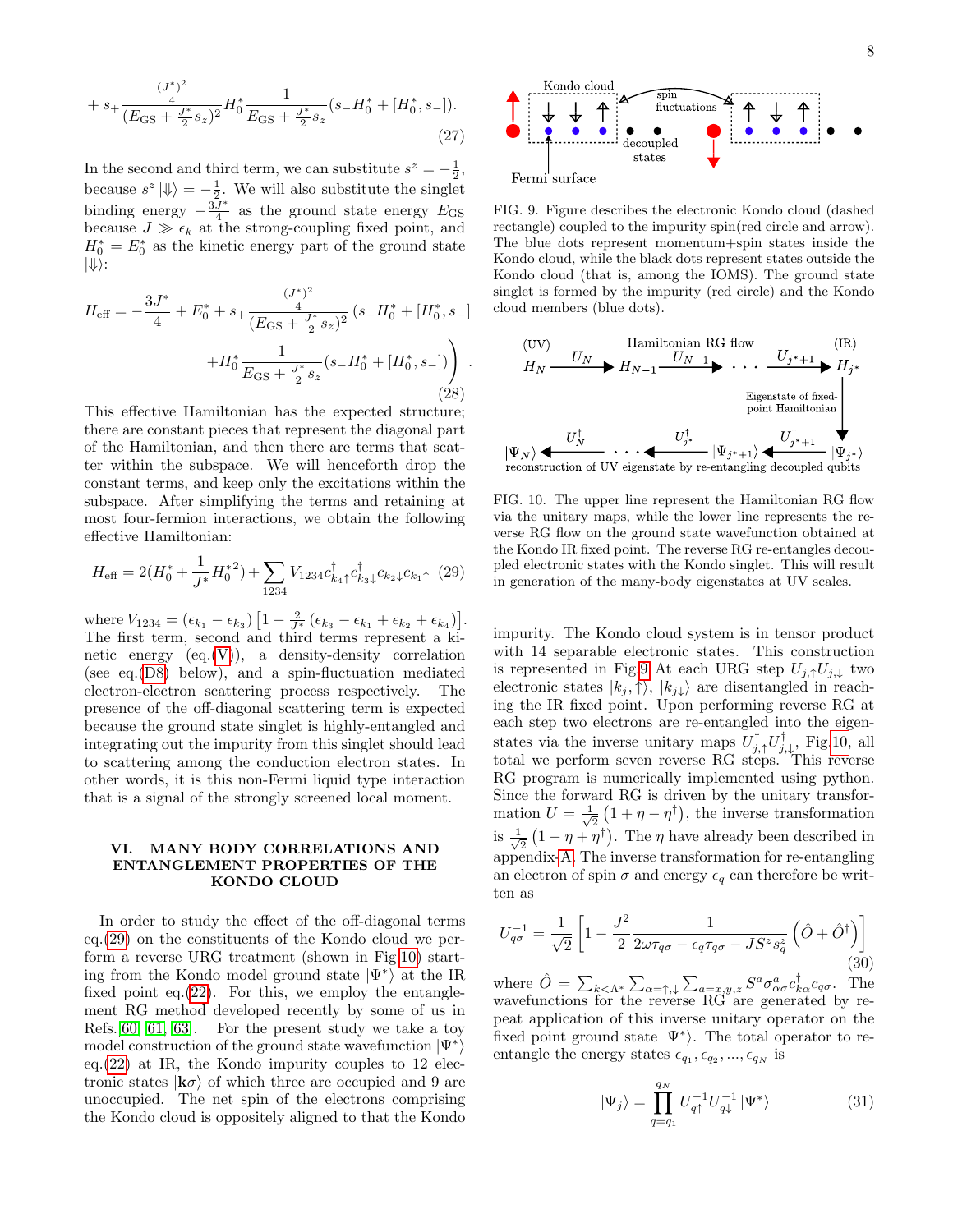We use the wavefunctions generated under the reverse RG to compute the mutual information between (a) an electron in the Kondo cloud and the impurity electron, and (b) two electrons within the cloud. MI measures the total amount of quantum and classical correlations in a system [\[87\]](#page-16-34). The mutual information between two electrons is given by

<span id="page-8-2"></span>
$$
I(i:j) = -Tr(\rho_i \ln \rho_i) - Tr(\rho_j \ln \rho_j) + Tr(\rho_{ij} \ln \rho_{ij}),
$$
\n(32)

where  $\rho_i$  or  $\rho_j$  and  $\rho_{ij}$  are the 1- and 2-electron reduced density matrices respectively obtained from the wavefunctions obtained at each step of the reverse RG simulation. In Fig[.11,](#page-8-1) we present the RG flow of both types of mutual information mentioned above. The orange curve in Fig[.11\(](#page-8-1)a) represents the plot for the maximum mutual information  $I(e : e)$  (eq.[\(32\)](#page-8-2)) between any two of the electrons comprising the Kondo cloud, and shows that the maximum entanglement content/quantum correlation increases under RG flow from UV to IR. This implies that the electrons within the Kondo cloud is not simply a separable state in momentum space expected of a local Fermi liquid. This is a strong indication of the fact that the two-particle off-diagonal  $(c_{k_4\uparrow}^{\dagger}c_{k_4}^{\dagger}c_{k_2\downarrow}c_{k_1\uparrow})$  scattering term in eq.[\(29\)](#page-7-1) is playing a role in the electronic entanglement within the Kondo cloud. Further, the blue curve in Fig[.11\(](#page-8-1)a) shows that the maximum mutual information between the Kondo impurity and any one member of the electronic cloud also increases under RG and to a higher value compared to that between electrons. This originates from the maximally entangled singlet state that is formed between the impurity and the electronic cloud (as can also be observed from the ln 2 entanglement entropy obtained by tracing out the impurity spin from the singlet state). In this manner, the Kondo impurity mediates the entanglement between electrons (orange curve) in the Kondo cloud. dense matrix in Fig.11), the set of the Kindy test<br>physics ( $\frac{1}{2}$ ,  $\frac{1}{2}$ ,  $\frac{1}{2}$ ,  $\frac{1}{2}$ ,  $\frac{1}{2}$ ,  $\frac{1}{2}$ ,  $\frac{1}{2}$ ,  $\frac{1}{2}$ ,  $\frac{1}{2}$ ,  $\frac{1}{2}$ ,  $\frac{1}{2}$ ,  $\frac{1}{2}$ ,  $\frac{1}{2}$ ,  $\frac{1}{2}$ ,  $\frac{1}{2$ 

In order to understand this further, we also study (i) the maximum density-density correlations  $\max_{k,k_1} \langle \hat{n}_{k\uparrow} \hat{n}_{k_1\downarrow} \rangle$  (blue curve in Fig[.11\(](#page-8-1)b)), and (ii) the maximum two-particle off-diagonal correlations  $\max_{k,k_1} \langle c_{k\uparrow}^\dagger c_{k_1\downarrow}^\dagger c_{k_2\downarrow} c_{k_3\uparrow} \rangle$  (orange curve in Fig[.11\(](#page-8-1)b)) between electrons within the Kondo cloud. The plots show clearly that both the correlations grow under RG from UV to IR, finally reach the same value at the IR fixed point. On the other hand, the large values of the offdiagonal correlations reinforce our observation of a nonzero mutual information content between the cloud electrons. This implies that the electronic cloud is, in general, a non-Fermi liquid with non-zero entanglement content.

#### <span id="page-8-0"></span>VII. CONCLUSIONS

The Kondo problem [\[2\]](#page-15-1) is one of the oldest and most well-studied problems of electronic correlations in con-



<span id="page-8-1"></span>FIG. 11. Upper panel shows the RG flows for the maximum mutual information between the impurity and electron (orange curve) and diagonal correlations (blue curve). Lower panel shows the RG flows for the off-diagonal (orange curve) and diagonal correlations (blue curve).

of the Kondo Hamiltonian leads to a zero temperature phase diagram revealing an intermediate coupling fixed point for an antiferromagnetic Kondo coupling. At the IR fixed point, we obtained the effective Hamiltonian, the ground state wavefunction and the energy eigenspectrum. This enabled the computation of various thermodynamic quantities such as the impurity susceptibility, specific heat coefficient, Wilson ratio, Wilson number and thermal entropy, all of which are found to be in excellent agreement with that obtained from the NRG studies [\[8\]](#page-15-7). It is also noteworthy that we were able to capture the entire RG (crossover) flow at finite temperatures from the complete effective Hamiltonian (eq.[\(D1\)](#page-12-1)) obtained upon reaching the IR stable fixed point (as seen, for instance, for the susceptibility  $\chi(T)$  in Fig[.13\)](#page-13-0). As the URG relies purely on unitary transformations, the eigenspectrum is preserved under the RG flow, and thence so is the partition function. Thus, at each RG fixed point, the effective Hamiltonian eq.[\(D1\)](#page-12-1) enables the construction of the density matrix for a given temperature scale  $k_BT$ , such that one can compute the finite temperature partition func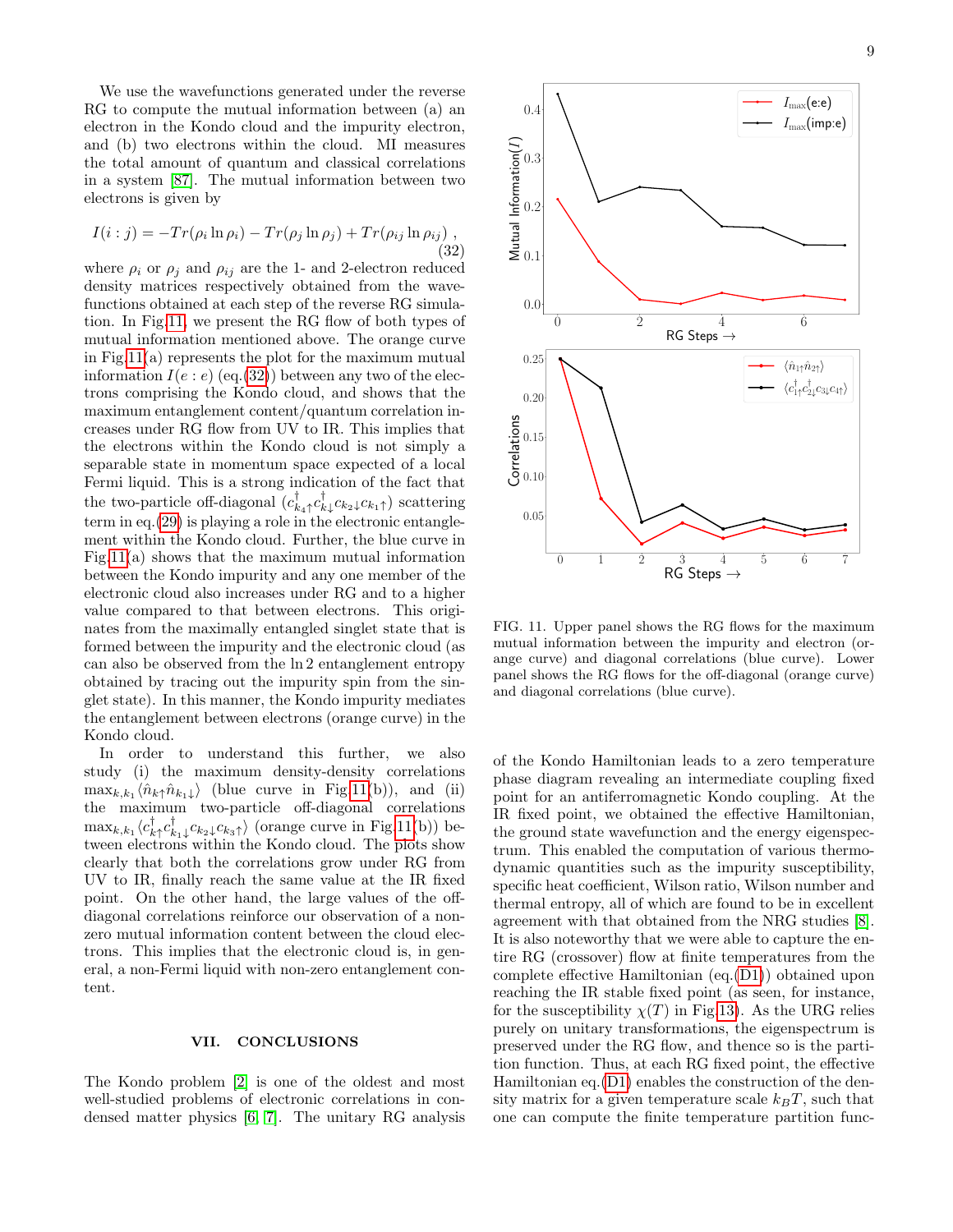tion  $(eq.(11))$  $(eq.(11))$  $(eq.(11))$ .

Furthermore, we found that the effective Hamiltonian for the Kondo cloud (eq. [29\)](#page-7-1), obtained by integrating out the impurity spin, contains a density-density repulsion (corresponding to a Fermi liquid) as well as a fourfermion interaction term . In order to better understand the roles of the two types of electronic correlations, we performed a comparative study of the RG evolution of four-point number diagonal and number off-diagonal correlators. By using the singlet IR ground state wavefunction obtained from the URG analysis, we also studied the RG evolution of the mutual information (an entanglement based measure) between (a) the impurity and an electron in the cloud and (b) two electrons in the cloud. The results show strong inter-electronic as well as electron-impurity entanglement upon approaching the IR fixed point. This is in agreement with the presence of both types of two-particle correlators at the IR ground state. We find that both the number diagonal and number off-diagonal correlators reach same value at the IR fixed point, indicating that the electronic configuration within the Kondo cloud is not simply a local Fermi liquid. The large entanglement within the Kondo cloud is an indication of the spin singlet it forms together with the impurity spin. This is an example of quantum mechanics at the macro-scale: impurity-bath correlations drive many-particle entanglement between bath electrons, signaling the emergence of a collective spin that binds with the impurity. Given that the Kondo problem represents a simple model for a single qubit coupled to a fermionic environment, our insights can spur further investigations into more complex qubit-bath interactions relevant to the realization and workings of present-day quantum computers in noisy environments.

The calculation of impurity susceptibility in appendix D<sub>1</sub> defines the Kondo temperature as that energy scale below which only the singlet state contributes to the susceptibility and the other states in the entangled 4 dimensional Hilbert space of the impurity spin and the total conduction electron spin drop out. The subsequent calculation of the wavefunction renormalization  $Z = 1$ in appendix backs up the presence of a local Fermi liquid phase at the fixed point. In this way, the low energy physics of the Kondo model can be captured in great depth purely from the URG fixed point Hamiltonian. An important point can now be highlighted. The physics of the emergent Kondo cloud Hamiltonian

(Sec[.V\)](#page-6-0) is found to be in remarkable agreement with that of the local Fermi liquid. This includes various thermodynamic quantities (e.g., the impurity susceptibility, specific heat, thermal entropy etc.) and the Wilson ratio (see appendices  $D1$  and  $D2$ ). We have found that the k-space Kondo cloud effective Hamiltonian describes an extended real-space object comprised of electron waves with extent greater than  $\xi_K$ . On the other hand, the local Fermi liquid is found to reside at a distance  $\xi_K$ from the impurity. Thus, it appears tempting to conclude that there exists a holographic bulk-boundary relationship between the Kondo cloud system and the local Fermi liquid. We speculate that the emergent change in the Luttinger's volume (see eq[.C11](#page-12-2) in Appendix [C\)](#page-11-1) of the conduction bath at the strong-coupling fixed point corresponds to the winding number topological quantity [\[88\]](#page-16-35) that signals such a holography.

Future studies need to be performed for investigating the nature of the correlated non-Fermi liquid metal comprising the Kondo cloud. This work also opens up the prospect of performing a similar study on other variants of the Kondo problem, such as the multi-channel Kondo model [\[36](#page-15-29)[–47\]](#page-16-0). The current method can allow one to investigate the critical properties of the over-screened multi-channel Kondo intermediate-coupling fixed point. The low-energy effective Hamiltonian of such models should be helpful in identifying the microscopic origins of the non-Fermi liquid phase of such a fixed point. Entanglement studies of the zero mode will also be helpful in identifying the breakdown of screening, and such studies will lay bare the distinction between various variants of the Kondo impurity models.

#### ACKNOWLEDGMENTS

The authors thank P. Majumdar, A. Mitchell, S. Sen, S. Patra, M. Mahankali and R. K. Singh for several discussions and feedback. Anirban Mukherjee thanks the CSIR, Govt. of India and IISER Kolkata for funding through a research fellowship. Abhirup Mukherjee thanks IISER Kolkata for funding through a research fellowship. AM and SL thank JNCASR, Bangalore for hospitality at the inception of this work. NSV acknowledges funding from JNCASR and a SERB grant (EMR/2017/005398).

# <span id="page-9-0"></span>Appendix A: Calculation of effective Hamiltonian from URG

Starting from the Kondo Hamiltonian eq.[\(1\)](#page-1-1) and using the URG based Hamiltonian RG equation eq.[\(10\)](#page-3-5), we obtain the renormalized Hamiltonian :

$$
\Delta \hat{H}_{(j)} = \sum_{\substack{m=1,\\ \beta=\uparrow\downarrow}}^{n_j} \frac{(J^{(j)})^2 \tau_{j,\hat{s}_m,\beta}}{2(2\omega \tau_{j,\hat{s}_m,\beta} - \epsilon_{j,l} \tau_{j,\hat{s}_m,\beta} - J^{(j)} S^z s_{j,\hat{s}_m}^z)} \\ \times \left[ S^a S^b \sigma^a_{\alpha\beta} \sigma^b_{\beta\gamma} \sum_{\substack{(j_1,j_2
$$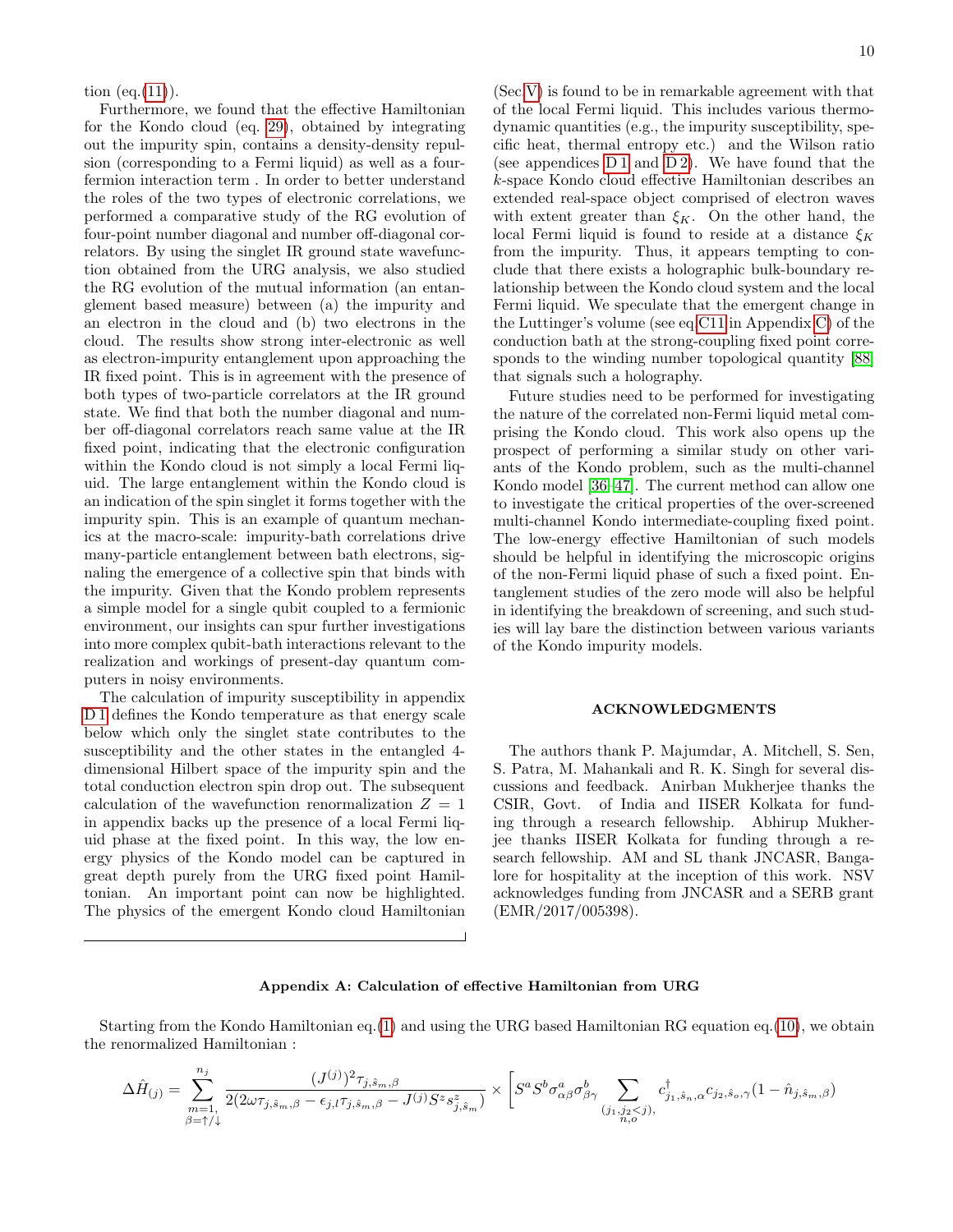<span id="page-10-0"></span>
$$
+ S^{b} S^{a} \sigma^{b}_{\beta\gamma} \sigma^{a}_{\alpha\beta} \sum_{(j_{1},j_{2}\leq j),\atop n,\sigma}(c_{j_{2},\hat{s}_{\alpha},\gamma} c^{\dagger}_{j_{1},\hat{s}_{n},\alpha} \hat{n}_{j,\hat{s}_{m},\beta}) + \sum_{m=1,\atop \beta=\uparrow/\downarrow}^{n_{j}} \frac{(J^{(j)})^{2}}{2(2\omega\tau_{j,\hat{s}_{m},\beta} - \epsilon_{j,l}\tau_{j,\hat{s}_{m},\beta} - J^{(j)}S^{z}s^{z}_{j,\hat{s}_{m}})}
$$

$$
\times \left[ S^{x} S^{y} \sigma^{x}_{\alpha\beta} \sigma^{y}_{\beta\alpha} c^{\dagger}_{j,\hat{s}_{m},\alpha} c_{j,\hat{s}_{m},\beta} c^{+}_{j,\hat{s}_{m},\alpha} + S^{y} S^{x} \sigma^{x}_{\alpha\beta} \sigma^{y}_{\beta\alpha} c^{\dagger}_{j,\hat{s}_{m},\beta} c_{j,\hat{s}_{m},\alpha} c^{+}_{j,\hat{s}_{m},\alpha} c_{j,\hat{s}_{m},\beta} \right].
$$
 (A1)

The first term in eq.[\(A1\)](#page-10-0) corresponds to the renormalization of the Kondo coupling and describes the s-d exchange interactions for the entangled degrees of freedom

<span id="page-10-1"></span>
$$
\Delta H_{(j)}^{1} = \sum_{\substack{m=1, \\ \beta=+\}/}^{n_{j}} \frac{(J^{(j)})^{2} \tau_{j,\hat{s}_{m},\beta}}{2} \frac{(-J^{(j)})^{2} \tau_{j,\hat{s}_{m},\beta}}{2} \sum_{\substack{(j_{1},j_{2}< j), \\ \beta=+\}/} \mathbf{S} \cdot c_{j_{1},\hat{s}_{n},\alpha}^{\dagger} \frac{\sigma_{\alpha\beta}}{2} c_{j_{2},\hat{s}_{o},\beta}
$$
\n
$$
= \frac{1}{2} \sum_{\substack{m=1, \\ \beta=+\}/}^{n_{j}} \frac{\tau_{j,\hat{s}_{m},\beta}(J^{(j)})^{2} \left[ (2\omega\tau_{j,\hat{s}_{m},\beta} - \epsilon_{j,l}\tau_{j,\hat{s}_{m},\beta}) + J^{(j)}S^{z}s_{j,m}^{z} \right]}{(\omega - \frac{\epsilon_{j,l}}{2})^{2} - \frac{(J^{(j)})^{2}}{16}} \sum_{\substack{(j_{1},j_{2}< j), \\ (j_{1},j_{2}< j), \\ (j_{1},j_{2}< j),}} \mathbf{S} \cdot c_{j_{1},\hat{s}_{n},\alpha}^{\dagger} \frac{\sigma_{\alpha\beta}}{2} c_{j_{2},\hat{s}_{o},\beta}
$$
\n
$$
= \frac{1}{2} \left[ \sum_{\substack{m=1, \\ \beta=+\}/}^{n_{j}} \frac{(J^{(j)})^{2} \left[ \left( \frac{\omega}{2} - \frac{\epsilon_{j,l}}{4} \right) \right]}{(\omega - \frac{\epsilon_{j,l}}{2})^{2} - \frac{(J^{(j)})^{3}}{16}} + \frac{1}{2} \sum_{m=1}^{n_{j}} \frac{(J^{(j)})^{3} S^{z} s_{j,m}^{z}(\tau_{j,\hat{s}_{m},\uparrow} + \tau_{j,\hat{s}_{m},\downarrow})}{(\omega - \frac{\epsilon_{j,l}}{2})^{2} - \frac{(J^{(j)})^{2}}{16}} \right] \sum_{\substack{(j_{1},j_{2}< j), \\ (j_{1},j_{2}< j), \\ (j_{1},j_{2}< j),}} \mathbf{S} \cdot c_{j_{1},\hat{s}_{n},\alpha}^{\dagger} \frac{\sigma_{\alpha\beta}}{2} c_{j_{2},\hat{s}_{o},
$$

In the second last step of the calculation, we have used the result  $\tau_{j,\hat{s}_m,\uparrow}^2 = \frac{1}{4}$ , where  $\tau_{j,\hat{s}_m,\uparrow} = \hat{n}_{j,\hat{s}_m,\uparrow} - \frac{1}{2}$ . In obtaining the last step of the calculation we have assumed  $\epsilon_{j,l} = \epsilon_j$  for a circular Fermi surface geometry. Further, we have replaced  $\tau_{j,\hat{s}_m,\uparrow}$  and  $\tau_{j,\hat{s}_m,\downarrow}$  by their eigenvalues,  $\tau_{j,\hat{s}_m,\uparrow} = -\tau_{j,\hat{s}_m,\downarrow} = \frac{1}{2}$ , i.e., the resulting decoupled electronic wave vector  $|j, \hat{s}_m\rangle$  carries a non-zero spin angular momentum. This configuration promotes the spin scattering between the Kondo impurity and the fermionic bath. The second term in eq.[\(A1\)](#page-10-0) corresponds to the renormalization of the number diagonal Hamiltonian for the immediately disentangled electronic states  $|j, \hat{s}_m, \sigma\rangle$ :

$$
\Delta H_{(j)}^2 = \sum_{\substack{m=1,\\ \beta=\uparrow\downarrow}}^{n_j} \frac{(J^{(j)})^2}{(2\omega\tau_{j,\hat{s}_m,\beta} - \epsilon_{j,l}\tau_{j,\hat{s}_m,\beta} - J^{(j)}S^z s_{j,\hat{s}_m}^z)} \bigg[ S^x S^y \sigma^x_{\alpha\beta} \sigma^y_{\beta\alpha} c_{j,\hat{s}_m,\alpha}^{\dagger} c_{j,\hat{s}_m,\beta} c_{j,\hat{s}_m,\beta} c_{j,\hat{s}_m,\alpha} \tag{A3}
$$

$$
+ S^y S^x \sigma^x_{\alpha\beta} \sigma^y_{\beta\alpha} c^{\dagger}_{j,\hat{s}_m,\beta} c_{j,\hat{s}_m,\alpha} c^{\dagger}_{j,\hat{s}_m,\alpha} c_{j,\hat{s}_m,\beta} \bigg]
$$
\n(A4)

$$
= \sum_{m=1, \atop \beta=\uparrow/\downarrow}^{n_j} \frac{(J^{(j)})^2}{(2\omega\tau_{j,\hat{s}_m,\beta} - \epsilon_{j,l}\tau_{j,\hat{s}_m,\beta} - J^{(j)}S^z s_{j,\hat{s}_m}^z)} S^z \frac{\sigma_{\alpha\alpha}^z}{2} \left[\hat{n}_{j,\hat{s}_m,\alpha}(1-\hat{n}_{j,\hat{s}_m,\beta}) - \hat{n}_{j,\hat{s}_m,\beta}(1-\hat{n}_{j,\hat{s}_m,\alpha})\right]
$$
(A5)

$$
= \sum_{m=1}^{n_j} \frac{(J^{(j)})^2}{(2\omega\tau_{j,\hat{s}_m,\beta} - \epsilon_{j,l}\tau_{j,\hat{s}_m,\beta} - J^{(j)}S^z s_{j,\hat{s}_m}^z)} S^z s_{j,\hat{s}_m}^z ,
$$
 (A6)

where we have used  $\hat{n}_{j,\hat{s}_m,\alpha}(1-\hat{n}_{j,\hat{s}_m,\beta})-\hat{n}_{j,\hat{s}_m,\beta}(1-\hat{n}_{j,\hat{s}_m,\alpha})=\hat{n}_{j,\hat{s}_m,\alpha}-\hat{n}_{j,\hat{s}_m,\beta}$  in the last step, and the spin density for the state  $|j, \hat{s}_m\rangle$  is given by  $s_{j, \hat{s}_m}^z = \frac{1}{2}(\hat{n}_{j, \hat{s}_m, \uparrow} - \hat{n}_{j, \hat{s}_m, \downarrow})$ . In obtaining the above RG equation we have replaced  $\hat{\omega}_{(j)} = 2\omega\tau_{j,\hat{s}_m,\beta}$ . We set the electronic configuration  $\tau_{j,\hat{s}_m,\uparrow} = -\tau_{j,\hat{s}_m,\downarrow} = \frac{1}{2}$  to account for the spin scattering between the Kondo impurity and the fermionic bath. The operator  $\hat{\omega}_{(j)}$  (eq.[\(7\)](#page-2-3)) for RG step j is determined by the occupation number diagonal piece of the Hamiltonian  $H_{(j-1)}^D$  attained at the next RG step  $j-1$ . This demands a self-consistent treatment of the RG equation to determine the  $\omega$ . In this fashion, two-particle and higher order quantum fluctuations are automatically encoded into the RG dynamics of  $\hat{\omega}$ . In the present work, however, we restrict our study by ignoring the RG contribution in  $\omega$ . The electron/hole configuration  $(|1_{j,\hat{s}_m,\beta}\rangle/|0_{j,\hat{s}_m,\beta}\rangle)$  of the disentangled electronic state (and associated with energy  $\pm \epsilon_{j,l}$ ) is accounted by the fluctuation energy scales  $\pm \omega$ . From the above Hamiltonian RG equations eq.  $(A2)$ , we can obtain the form of the Kondo coupling RG equation (eq.  $(13)$ )

$$
\Delta J^{(j)} = \frac{n_j (J^{(j)})^2 \left[ \omega - \frac{\epsilon_{j,l}}{2} \right]}{\left(\frac{\epsilon_{j,l}}{2} - \omega\right)^2 - \frac{\left(J^{(j)}\right)^2}{16}} \,. \tag{A7}
$$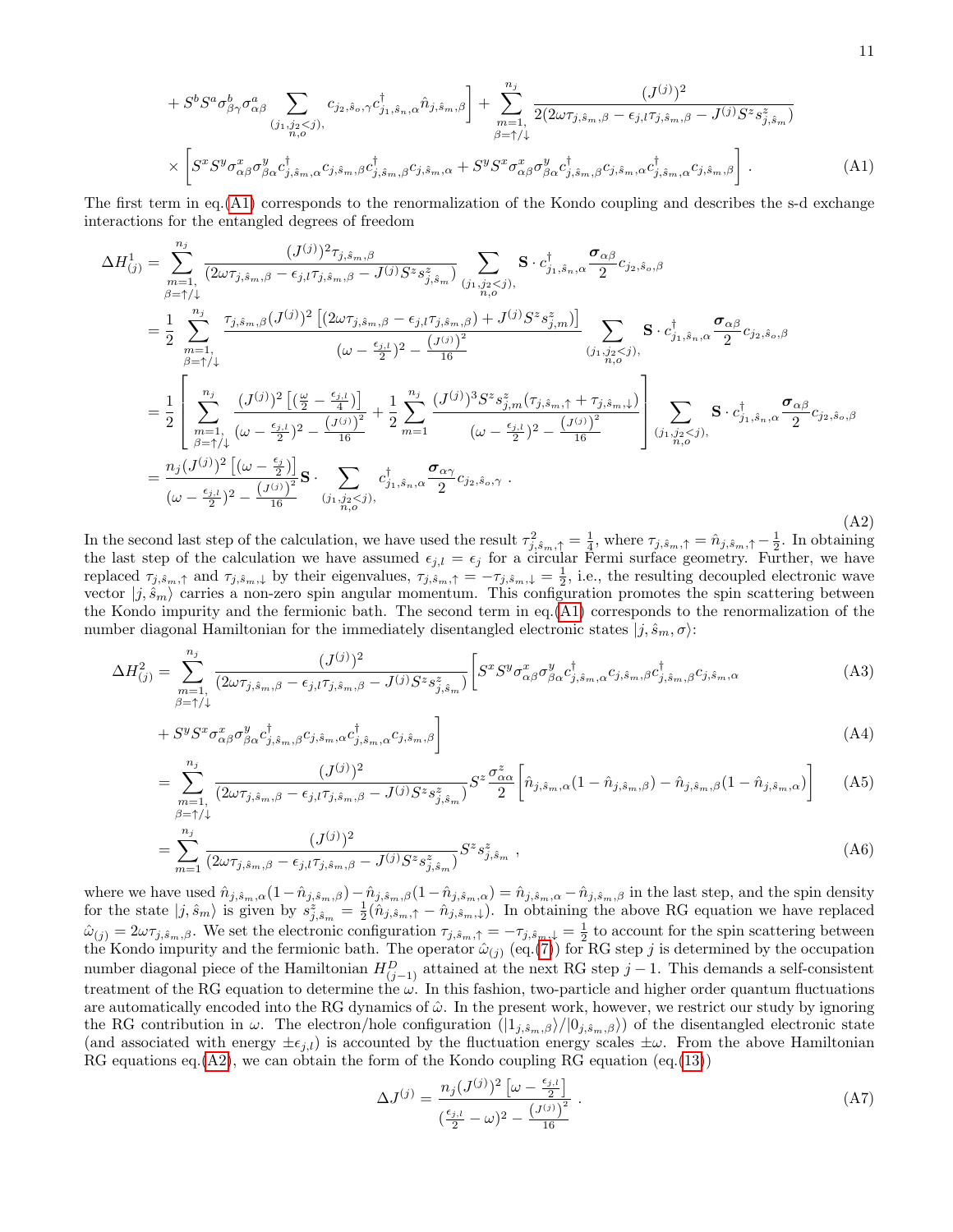#### <span id="page-11-0"></span>Appendix B: Effective Hamiltonian for low energy excitations of the Kondo singlet - the local Fermi liquid

The central resonance in the impurity spectral function can be attributed to quasiparticle excitations arising from the local Fermi liquid component of the effective Hamiltonian. Here we will derive an effective Hamiltonian for low-energy excitations in the singlet subspace of the fixed-point theory and hence expose the local Fermi liquid component.

To consider the local states as ground states, we will drop the kinetic energy part and start with the following zeroth Hamiltonian:

$$
\mathcal{H}_{\text{loc}}^* = \underbrace{\mathcal{J}^* \vec{S_d} \cdot \vec{s}}_{H_0} \underbrace{-t^* \sum_{\sigma,(0,l)} c_{0\sigma}^\dagger c_{l,\sigma} + \text{h.c.}}_{V} \tag{B1}
$$

The four ground states of  $H_0$  are

$$
|\phi_i^{(0)}\rangle = \underbrace{| \chi_i \rangle}_{\text{site 1}} \otimes \frac{1}{\sqrt{2}} (|\uparrow, \downarrow\rangle - |\downarrow, \uparrow\rangle), i \in [1, 4],
$$
  

$$
\{\chi_i\} = \{0, \uparrow, \downarrow, 2\}, E = -\frac{3J^*}{4}
$$
 (B2)

In the singlet part, the first entry is the configuration of the zeroth site while the second entry is the configuration of the impurity site.

Since V and  $V^3$  take  $|\phi_{2,4}^{(0)}\rangle$  to a completely orthogonal subspace, the first and third order corrections are 0. The second order shift in the ground state energy for a state  $\phi^{(0)}$  is given by

$$
E(2) = \sum_{i \neq \phi^{(0)}} \frac{|\langle \phi^{(0)} | V | i \rangle^2}{E_{\phi}^{(0)} - E_i}
$$
 (B3)

This second order shift for both the up-spin and doubleoccupied states (and hence the down and empty states, using  $SU(2)$  and p-h symmetries) comes out to be

$$
E^{(2)} = -\frac{4t^2}{3J^*}
$$
 (B4)

so that the effective Hamiltonian at second order is simply a constant. We move on to the fourth order correction. The general formula is quite formidable, so we only write down the terms that aren't outright zero for this problem:

$$
E^{(4)} = \sum_{\substack{i^{(0)} \neq \phi, \\ j^{(0)} \neq \phi, \\ k^{(0)} \neq \phi}} \frac{V_{\phi,k} V_{k,j} V_{j,i} V_{i,\phi}}{E_{\phi,k} E_{\phi,j} E_{\phi,i}} - E_{\phi}^{(2)} \sum_{m^{(0)} \neq \phi} \frac{|V_{m,\phi}|^2}{(E_{\phi,m})^2}
$$
(B5)

where  $V_{x,y} = \langle x^{(0)} | V | y^{(0)} \rangle$  and  $E_{x,y} = E_x^{(0)} - E_y^{(0)}$ . At fourth order,  $|\phi_2^{(0)}\rangle$  is first excited to  $|0, 2, \uparrow\rangle$  or  $|2, 0, \uparrow\rangle$ , and then to the spin-triplet subspace. The total effective

Hamiltonian up to fourth order (and up to a constant energy shift) is

$$
H_{\text{loc}}^{\text{eff}} = -4\alpha \frac{t^4}{J^{*3}} \sum_{\sigma} \hat{n}_{1\sigma} + 8\alpha \frac{t^4}{J^{*3}} \hat{n}_{1\uparrow} \hat{n}_{1\downarrow}
$$
 (B6)

The presence of the repulsive correlation term means that electrons that want to occupy the first site will face a repulsion from an electron already present there and the effective Hamiltonian behaves like a local Fermi liquid [\[13\]](#page-15-12) on the first site.

## <span id="page-11-1"></span>Appendix C: Scattering phase shift of conduction electrons at strong-coupling and wavefunction renormalization

In general, the conduction electrons will suffer a phase shift as they scatter off the impurity. We will obtain an explicit form for this phase shift in terms of the fixed point coupling  $J^*$ , by writing down a simple Hamiltonian that models the low energy theory. We will drop the states of the triplet subspace and retain only the singlet state and the double and hole states of the zeroth site. In order to avoid any two-particle terms, we will drop the impurity site because it is already frozen in the singlet. Also, since the double and hole states are at zero energy, they will drop out of the Hamiltonian, and we will model the zeroth site in the form of a single spin. We define  $|0_{\sigma}\rangle$ as the state where the zeroth site has a single electron of spin  $\sigma$  and  $|0_0\rangle$  and  $|0_2\rangle$  as the states with 0 and 2 electrons on the zeroth site respectively. Then,

$$
\text{spectrum of zeroth site} \rightarrow \begin{cases} \text{state} & \text{energy} \\ |0_{\sigma}\rangle & -\frac{3J^*}{4} \\ |0_0\rangle, |0_2\rangle & 0 \end{cases} \tag{C1}
$$

The total simplified Hamiltonian can therefore be written completely in terms of the single-particle states  $|0_{\sigma}\rangle$  and  $|k_{\sigma}\rangle$ .  $|k_{\sigma}\rangle$  is the conduction electron state of momentum k and spin  $\sigma$ . This Hamiltonian preserves the spin of the zeroth site and the conduction electrons separately, and the Hamiltonian for a particular spin is

$$
\mathcal{H}_{\sigma} = \epsilon_0 |0_{\sigma}\rangle \langle 0_{\sigma}| + \sum_{k} \left[ -t \left( |0_{\sigma}\rangle \langle k_{\sigma}| + \text{h.c.} \right) + \epsilon_k |k_{\sigma}\rangle \langle k_{\sigma}| \right]
$$
\n(C2)

where  $\epsilon_0 = -\frac{3J^*}{4}$  $\frac{J^*}{4}$  is the effective onsite energy of the zeroth site. The matrix elements of the retarded single particle Greens function for spin  $\sigma$ ,  $G^{\sigma}$ , satisfy the equation  $\sum_{\beta} (\omega - \mathcal{H}_{\sigma})_{\alpha\beta} G_{\beta\gamma} = \delta_{\alpha\gamma}$ , where  $\alpha, \beta$  and  $\gamma$  represent matrix elements between any pair of states among  $0_{\sigma}$  and  $\{k_{\sigma}\}\$ , and  $\delta$  is the Kronecker delta [\[89\]](#page-16-36). Solving the equations for  $G_{00}^{\sigma}$  gives

$$
G_{00}^{\sigma}(\omega) = \frac{1}{\omega - \epsilon_0 - \Sigma(\omega)}
$$
 (C3)

 $\Sigma(\omega) \, = \, \sum_{k} \frac{t^2}{\omega - \epsilon}$  $\frac{t^2}{\omega-\epsilon_k}=\int d\epsilon \frac{t^2\rho(\epsilon)}{\omega-\epsilon}$  $\frac{\rho(\epsilon)}{\omega-\epsilon}$  is the self-energy of the zeroth site of the bath because of hybridisation with the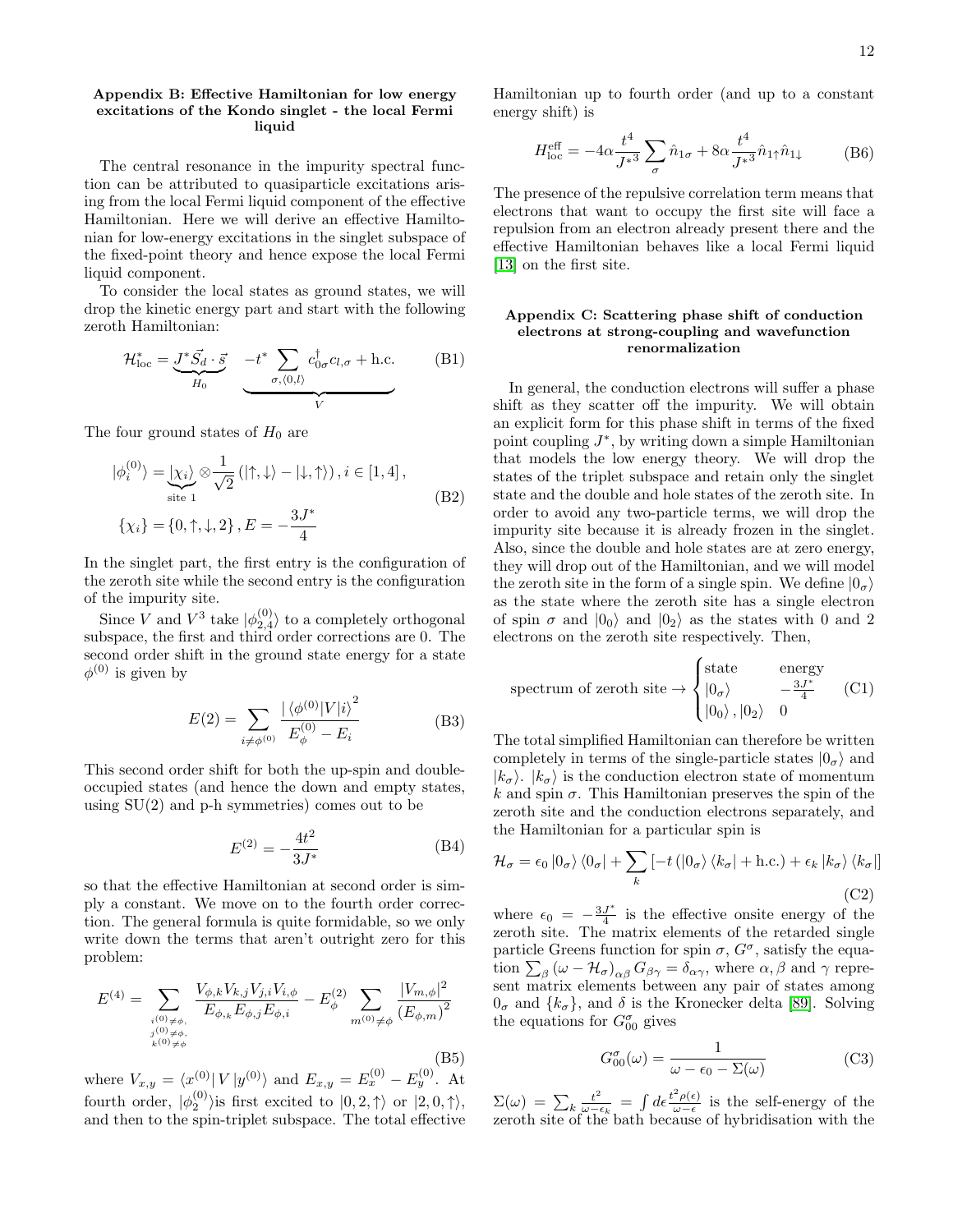rest of the bath through the hopping term  $t$ . The imaginary part is given by  $\Sigma_I(\omega) = -\pi \rho(\omega) t^2$ . Since  $\epsilon_0 \gg t^2$ , we can drop the real part of the self energy in the denominator. The T−matrix of the conduction electrons can now be calculated using this impurity Greens function [\[90\]](#page-16-37):

$$
T_{kk'}^{\sigma}(\omega) = t^2 G_{00}(\omega) = t^2 \frac{\omega - \epsilon_0 + i\Sigma_I}{(\omega - \epsilon_0)^2 + \Sigma_I^2}
$$
 (C4)

From scattering theory, it can be shown that the phase shift  $\delta_{k\sigma}^{\text{FL}}$  of the conduction electron state  $|k\sigma\rangle$  is given by the phase of  $T_{kk}$  [\[91\]](#page-16-38):

$$
\tan \delta_{k\sigma}^{\text{FL}}(\omega) = \frac{\Sigma_I}{\omega - \epsilon_0} = \frac{-\pi \rho(\omega) t^2}{\omega + \frac{3J^*}{4}} \tag{C5}
$$

Note that there is an additional phase shift that we have not accounted for; when we removed the zeroth site from the lattice, all the wavefunctions got shifted by a distance of a:  $\psi_k(x) \sim \sin(kx) \rightarrow \sin(kx - ka)$ . This is equivalent to a phase shift of  $\delta_{k\sigma}^0 = ka$ . The total phase shift is therefore

<span id="page-12-3"></span>
$$
\delta_{k\sigma}^{\text{tot}}(\omega) \equiv \delta_{k\sigma}^{0} + \delta_{k\sigma}^{\text{FL}}(\omega) = ka + \tan^{-1} \frac{-\pi \rho(\omega) t^{2}}{\omega + \frac{3J^{*}}{4}} \quad \text{(C6)}
$$

Further, following the arguments involving the Friedel sum rule given in Ref.[\[92\]](#page-16-39), we know that the total scattering phase shift in the ground state of the single impurity Anderson model (SIAM) at the Fermi surface is equal to  $\pi$  times the impurity occupation  $n_d$ . The Kondo model corresponds to the local moment regime of the SIAM, and possesses a value of  $n_d = 1$ . It then follows that

$$
\delta_{k_F}^{\rm tot}(0) = \pi \times n_d = \pi . \tag{C7}
$$

Further, we know that since  $k_{F\sigma} = 1/2a$  for a half-filled one-dimensional Fermi volume (for a s-wave Kondo exchange coupling), the phase shift  $\delta_{k_F}^0$  is given by

$$
\delta_{k_F}^0 = \sum_{\sigma} \delta_{k_F \sigma}^0 = \sum_{\sigma} k_{F \sigma} a = \pi = \delta_{k_F}^{\text{tot}}(0) . \tag{C8}
$$

Substituting  $\delta_{k_F}^0 = \delta_{k_F}^{\text{tot}}(0)$  into eq. [C6](#page-12-3) then indicates that the scattering phase shift for the Landau quasiparticle  $\delta^{\text{FL}}$  vanishes identically at the Fermi surface, and the total phase shift is determined purely by  $\delta_{k_F}^0$ .

The phase shift can also be connected to the overlap integral between the ground states  $|\Psi_0\rangle$  and  $|\Psi\rangle$  before and after adding the local interaction respectively. The local interaction can either take the form of the Kondo coupling between the impurity and the Kondo cloud, or a hopping between the zeroth site and the rest of the conduction bath. In the former case, the ground state  $|\Psi_0\rangle$ is that of a decoupled conduction bath, and  $|\Psi\rangle$  corresponds to the ground state of the conduction electrons in the presence of a strong Kondo coupling. In the latter case,  $|\Psi_0\rangle$  is the ground state of a conduction bath from

which the zeroth site (i.e., the site strongly coupled with the impurity) is removed, and  $|\Psi\rangle$  is that of the same system but with a small hopping between the zeroth and first sites of the conduction gas.

Following Anderson's orthogonality theorem [\[93\]](#page-16-40), it's extension by Yamada and Yosida [\[94\]](#page-16-41) and the generalized Friedel sum rule due to Langer and Ambegaokar [\[95\]](#page-16-42), the square of the overlap integral (often called the wavefunction renormalization) is given by

$$
Z \equiv |\langle \Psi | \Psi_0 \rangle|^2 = N^{-\frac{1}{\pi^2} \delta_{k_F}(0)^2} , \quad (C9)
$$

where  $N$  is the total number of conduction electrons and  $\delta_{k_F}(0)$  is the phase shift produced by the local perturbation at the Fermi surface. In the thermodynamic limit, this expression simplifies to

$$
Z(N \to \infty) = 1
$$
 if  $\delta_{k_F}(0) = 0$ , and 0 otherwise. (C10)

For the first case of the local interaction mentioned above (i.e., for the Kondo coupling), we obtain the wavefunction overlap  $(Z_{\text{imp}})$  in terms of the total phase shift:  $Z_{\text{imp}} = N^{-\frac{1}{\pi^2} (\delta_{k_F}^{\text{tot}}(0))^2} \to 0$  in the limit  $N \to \infty$ . This shows the orthogonality catastrophe between the ground states of the conduction bath in the local-moment and strong-coupling phases. Further, following [\[96\]](#page-16-43), the orthogonality catastrophe reflects a change in the Luttinger volume  $(\Delta N_L)$  of the conduction bath:

<span id="page-12-2"></span>
$$
\Delta N_L = \frac{\delta_{k_F}(0)}{\pi} = 1.
$$
\n(C11)

This increase in the number of electrons inside the Fermi volume is nothing but the "large Fermi surface" effect seen in heavy fermionic systems [\[97–](#page-16-44)[100\]](#page-16-45). Here the effect is infinitesimal because of the local nature of the impurity.

In the second case (i.e., with the zeroth site as the local perturbation), the relevant phase shift is  $\delta_{k_F}^{\text{FL}}(0) = 0$ , and the overlap integral then pertains to the quasiparticle residue of the local Fermi liquid:  $Z_{FL} = N^{-\frac{1}{\pi^2} (\delta_{k_F}^{FL}(0))^2}$ 1. Further, from Ref. [\[91\]](#page-16-38), the Wilson ratio  $(R)$  of the local Fermi liquid is given by

$$
R = 1 + \sin^2(\frac{\delta_{k_F}(0)}{2}) = 1 + \sin^2(\frac{\pi}{2}) = 2
$$
 (C12)

# Appendix D: Calculation of thermodynamic quantities

## <span id="page-12-0"></span>1. Impurity contribution to the magnetic susceptibility

The complete effective Hamiltonian for the impurity spin  $(S)$ , Kondo cloud spin  $(s)$  and the electrons that comprise the local Fermi liquid has the form,

<span id="page-12-1"></span>
$$
H_2 = \epsilon_* \sum_{m,\sigma} \hat{n}_{*,m,\sigma} + J^* \mathbf{S} \cdot \mathbf{s} + J^* S^z \sum_m s_{*,m}^z . \tag{D1}
$$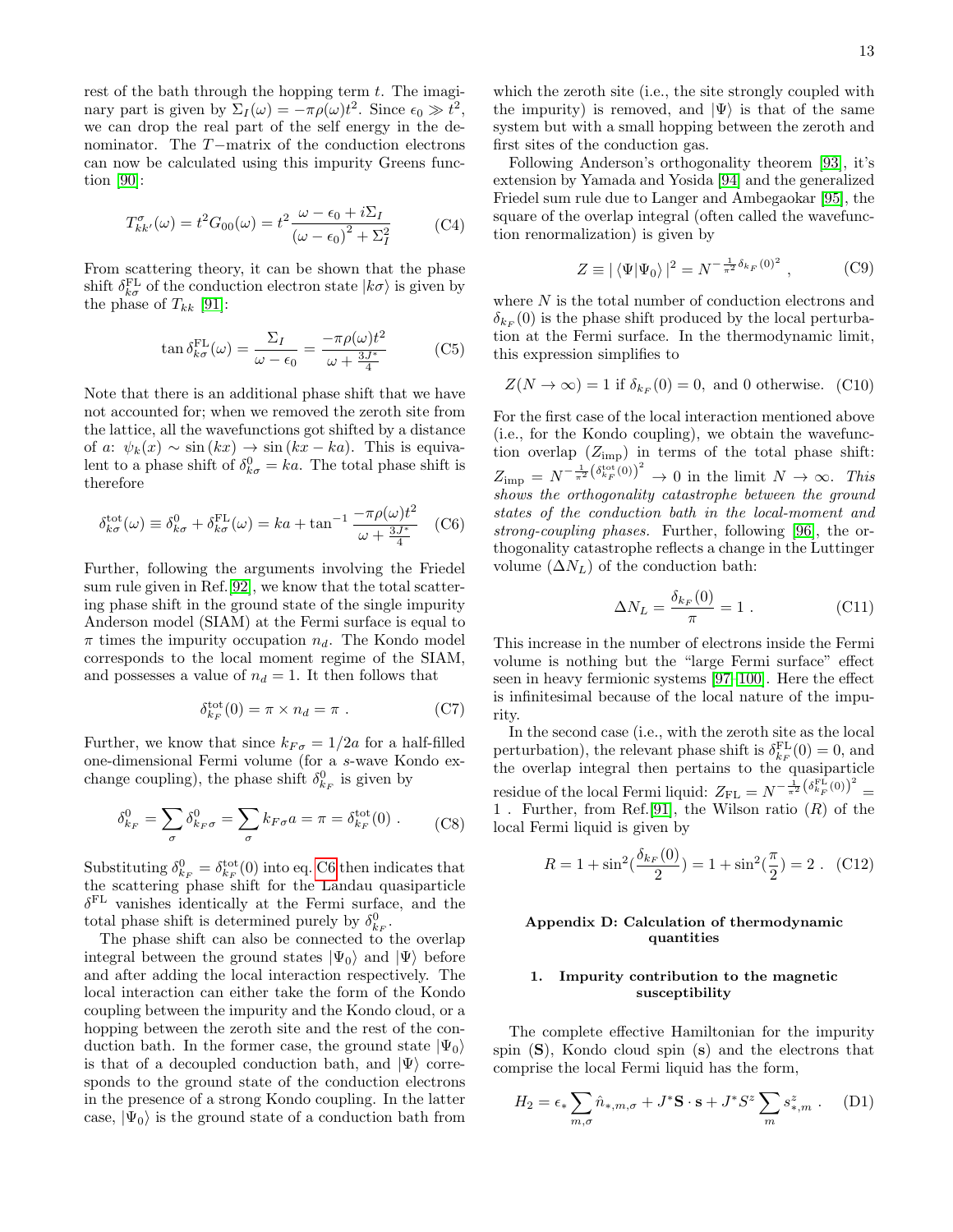The Hamiltonian  $H_2$  has several conserved quantities which we depict below,

$$
[H_2,S^z+s^z]=0\ ,\ [H_2,s_{*,m}^z]=0\ \forall\ 1\leq m\leq n_j\ ,\ (\mathrm{D}2)
$$

such that  $[H^*, S^z_{tot}] = 0$  where  $S^z_{tot} = S^z + s^z + \sum_m s^z_{*,m}$ . Therefore, the eigenvalues of  $|s^z_{*,m}| = \uparrow / \downarrow$  are good quantum numbers; this is simply an outcome of the URG method. For the purposes of computing the impurity magnetization and susceptibility, we keep only the effective impurity - Kondo electron cloud Hamiltonian from  $H_2$  above

$$
H_K^* = J^* \mathbf{S} \cdot \mathbf{s} + BS^z \ , \qquad (D3)
$$

and where we have introduced a local magnetic field B that couples to the impurity magnetic moment through a Zeeman coupling.

We can now obtain the impurity magnetization and susceptibility from the effective Hamiltonian  $H_K^*$ . The four state eigenspectrum of  $H_K^*$  is given by

$$
E_{1,2} = \frac{1}{2}(-\frac{J^*}{2} \pm \sqrt{B^2 + J^{*2}}), \quad E_{3,4} = \frac{1}{4}J^* - \frac{1}{2}B,
$$
\n(D4)

The partition function for this Hamiltonian (with  $\beta =$  $\frac{1}{k_BT}$ ) is given by

$$
Z(B) = 2e^{-\beta \frac{J^*}{4}} \cosh(\beta \frac{B}{2}) + 2e^{\beta \frac{J^*}{4}} \cosh(\frac{\beta}{2}(\sqrt{B^2 + J^{*2}}))
$$
(D5)

The susceptibility is then given by,

<span id="page-13-2"></span>
$$
\chi = \lim_{B \to 0} \frac{d}{dB} \left( \frac{k_B T}{Z(B)} \frac{dZ(B)}{dB} \right) = \frac{\frac{\beta}{4} + \frac{1}{2J^*} e^{\beta \frac{J^*}{2}} \sinh(\frac{\beta}{2} J^*)}{1 + e^{\beta \frac{J^*}{2}} \cosh(\frac{\beta}{2} J^*)}.
$$
\n(D6)



<span id="page-13-1"></span>FIG. 12. Variation of  $4T_K\chi$  with  $T/T_K$ , for individual spin subspaces as well as the total. Inset shows the difference in the contributions to  $\chi$  coming from the singlet and the triplet zero states. Dashed line shows the maximum in the  $\chi$ , and passes through  $T_K$ .

In the plot of  $4\chi T_K$  (fig. [12\)](#page-13-1), the blue and orange lines represent the contributions to the total susceptibility coming from the  $S^z = 0$  and  $S^z \neq 0$  sectors respectively. The green line is the total susceptibility itself. The

inset shows a further resolution of the  $S^z = 0$  sector into the  $S = 0$  and  $S = 1$  contributions. We can now make several important observations based on eq[.D6](#page-13-2) and the plot. Firstly, at low temperatures  $T \ll T_K$ , almost the entirety of the contribution comes from the singlet state. Near  $T_K$ , the singlet contribution starts dropping while the  $S^z \neq 0$  contributions start to pick up. In this way, the Kondo temperature scale  $T_K$  arises out of the interplay between symmetry-preserved and the symmetry-broken sectors. Coming down from high temperatures,  $T_K$  can be thought of as that temperature beyond which the susceptibility contribution from the symmetry-broken states vanishes.

Secondly, the saturation value of  $4T_K\chi$  as  $\beta \to \infty$  (i.e.,  $T \rightarrow 0$ ) is given by

$$
\chi_{\text{sat}} = \chi(T = 0) = \frac{1}{2J^*}.
$$
 (D7)

We find that the Wilson number  $W = 4T_k \chi_{\text{sat}}$  takes the form  $\frac{2T_k}{J^*}$ . For values of  $J^* \simeq 16.612t$  and  $T_k \simeq 3.433t$ we obtain  $W = 0.413$ . This is in excellent agreement with the value for W obtained from NRG [\[8\]](#page-15-7) and Bethe Ansatz solution of the Kondo problem [\[9,](#page-15-8) [10\]](#page-15-9). This is shown in Fig[.12.](#page-13-1) Further, we show the variation of  $W$ with the bare Kondo coupling  $J$  in Fig[.13.](#page-13-0) The figure clearly shows the saturation of  $W$  to the value mentioned above as J flows to the strong-coupling fixed point.



<span id="page-13-0"></span>FIG. 13. Variation of the Wilson number  $W = 4T_{\text{K}}\chi_{\text{sat}}$  with bare Kondo coupling  $J_0$ . See discussion in text.

Thirdly, the  $4T_k\chi$  vs temperature curve shown in Fig[.12](#page-13-1) has a non-monotonic behaviour, i.e., we find a maximum obtained from the transcendental equation  $\frac{dx}{d\beta} = 0$ . We confirm from our numerical studies that the temperature corresponding to the maximum value of  $T_K\chi$  tends to  $T_k$  as J flows to strong coupling. Further, we find that the maximum value of  $T_K\chi$  does not vary with the bare J in the range  $\mathcal{O}(10^{-5}) < J < \mathcal{O}(1)$ . As discussed before, this maximum emerges as we go to lower temperatures and indicates that temperature at which the contributions from the  $|\uparrow,\uparrow\rangle$  and  $|\downarrow,\downarrow\rangle$  drop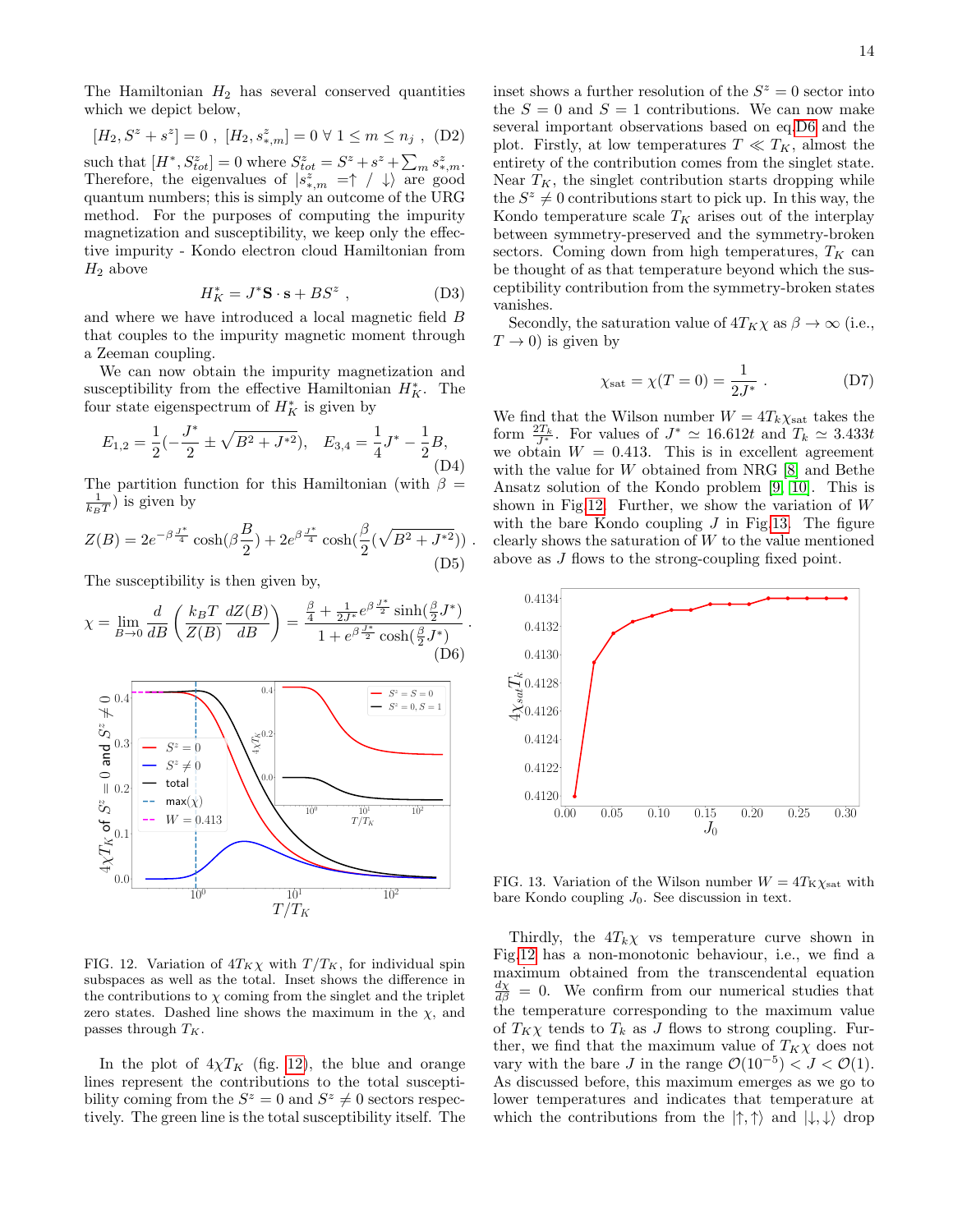out. Thus, the non-monotonic behaviour in  $\chi$  can be directly attributed to the corresponding non-monotonic behaviour in the contribution coming from these states. We note that the impurity susceptibility obtained from NRG treatments of the Kondo problem appear to resemble that obtained by us for the  $S_z = 0$  sector (red curve in Fig[.12\)](#page-13-1) rather than the total susceptibility. We do not presently understand the reason for this discrepancy. However, it is also interesting to note that a similar non-monotonic behaviour of the impurity susceptibility is obtained from a Schwinger boson large-N mean-field approach to the fully screened Kondo model [\[101\]](#page-16-46).



<span id="page-14-2"></span>FIG. 14. Variation of  $T\chi$  with  $T/T_K$ . See discussion in text.

Finally, we find that the saturation value of  $T \times \chi$  for  $\beta \to 0$  is given by the universal value  $k_BT\chi(T=\infty)$  =  $\frac{1}{4}$ , as shown in Fig[.14.](#page-14-2) The saturation value at high-T arises from the two-fold degenerate impurity and reflects the physics of the (almost isolated) local impurity spin moment, while the vanishing value of  $T\chi$  originates from the formation of the singlet between the Kondo cloud and the impurity spin (second term in eq.[\(D1\)](#page-12-1)).

## <span id="page-14-0"></span>2. Impurity contribution to specific heat and thermal entropy

In order to study the thermodynamic properties of the Fermi liquid we restrict our attention to the densitydensity terms only. From the density terms we obtain the low excitation energy functional accounting for the quasiparticle interaction

<span id="page-14-1"></span>
$$
E = E_0 + \sum_{\mathbf{k}_{\Lambda\hat{s}},\Lambda<\Lambda^*} \epsilon_{\mathbf{k}} \delta n_{\mathbf{k}\sigma} + \sum_{\mathbf{k},\mathbf{k}'} \frac{\epsilon_{\mathbf{k}} \epsilon_{\mathbf{k}'}}{J^*} \delta n_{\mathbf{k}\sigma} \delta n_{\mathbf{k}'\sigma'} .
$$
 (D8)

This leads to the renormalized one-particle dispersion, where the self energy term has the following form

$$
\bar{\epsilon}_{\Lambda} = \epsilon_{\Lambda} + \Sigma_{\Lambda}, \Sigma_{\Lambda} = \left( \sum_{\Lambda', \hat{s}, \sigma'} \frac{\epsilon_{\Lambda} \epsilon_{\Lambda'}}{J^*} \delta n_{\Lambda', \hat{s}, \sigma'} \right) \text{ for } \Lambda < \Lambda^* .
$$
\n(D9)



<span id="page-14-3"></span>FIG. 15. Variation of  $\gamma_{\text{imp}}T_K$  with  $T/T_K$ . The saturation to a constant value at low temperatures shows the Fermi liquidlike behaviour. Inset shows the impurity specific heat  $C_{\rm imp}.$ 



FIG. 16. Variation of the Wilson ratio R with  $T/T_K$ . R saturates to a value of 2.009 as  $T \to 0$ .

Note that as  $\Lambda \to 0$ ,  $\Sigma_{\Lambda} \to 0$ . Next, we compute the specific heat of the impurity from the Fermi Dirac distribution of the renormalized quasiparticles

$$
C_{\rm imp} = C(J^*) - C(0) = \sum_{\Lambda, \hat{s}, \sigma} \left( \frac{(\bar{\epsilon}_{\Lambda})^2 e^{\beta \bar{\epsilon}_{\Lambda}}}{(e^{\beta \bar{\epsilon}_{\Lambda}} + 1)^2} - \frac{(\epsilon_{\Lambda})^2 e^{\beta \epsilon_{\Lambda}}}{(e^{\beta \epsilon_{\Lambda}} + 1)^2} \right) ,
$$
\n(D10)

where  $C(J^*)$  is the specific heat for the electronic system with the Kondo impurity, and  $C(0)$  is the specific heat for the free electronic system without coupling to Kondo impurity. The specific heat coefficient is given by  $\gamma_{\rm imp} =$  $C_{\rm imp}$  $\frac{C_{\rm imp}}{k_BT}$ .

We computed the impurity specific heat using the same set of parameters as used in the computation of the susceptibility, and plotted  $\gamma_{\rm imp}T_{\rm K}$  in Fig[.15.](#page-14-3) It is seen that  $\gamma_{\text{imp}}T_k$  rises from 0 at high temperatures  $T > 10^2 T_K$ and saturates at a value  $\gamma_{\rm imp}(0) = \frac{1}{4J^*}$  for  $T < 10^{-2}T_K$ . The Wilson ratio  $R$  is defined as the ratio of the susceptibility  $\chi_{\text{imp}}$  and the specific heat coefficient  $\gamma_{\text{imp}}$ . It is found that R saturates to a value  $R = \chi/\gamma_{\rm imp} = 2.009$ for  $T\ll T_{\rm K}.$ 

We also calculated the impurity thermal entropy from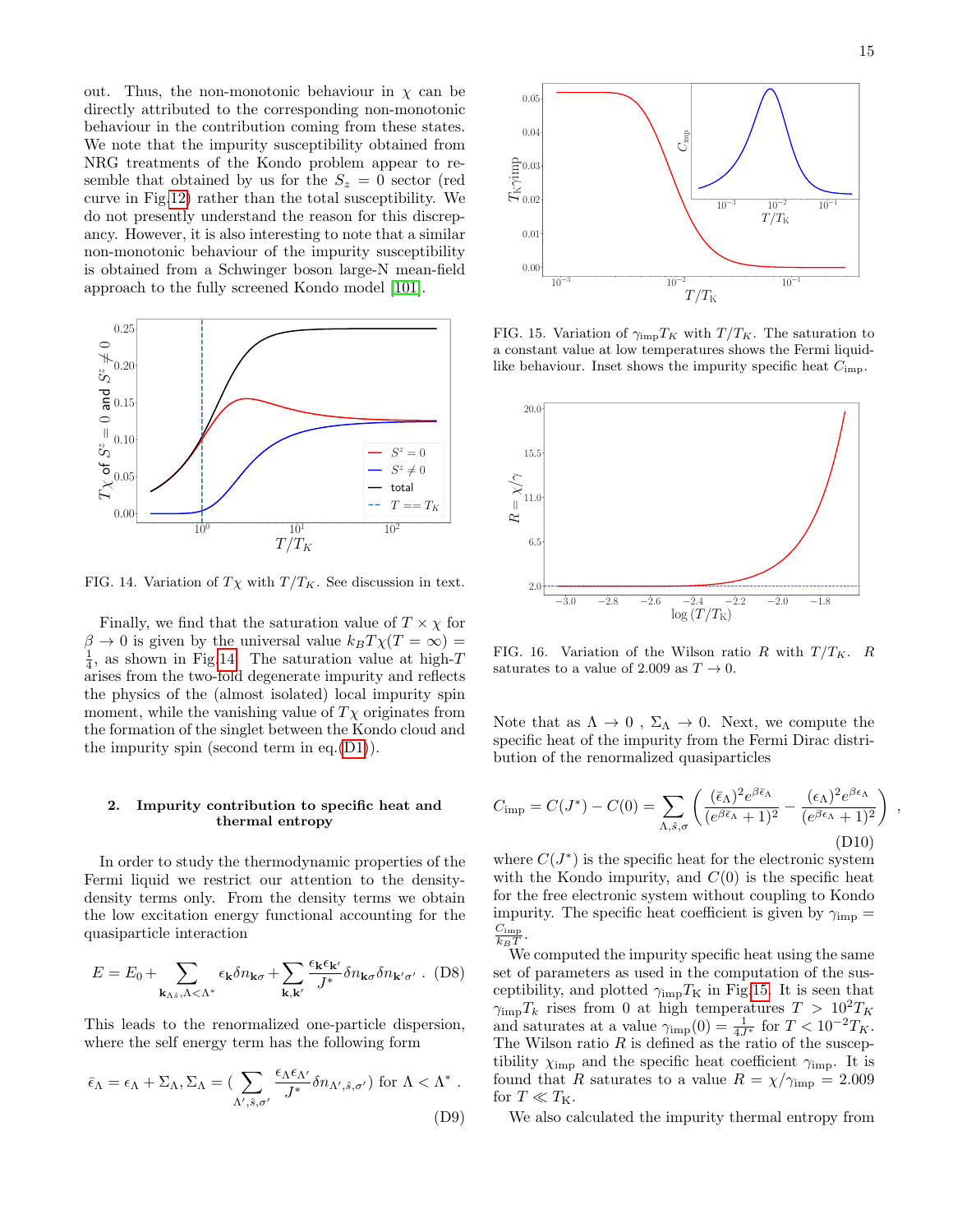

<span id="page-15-30"></span>FIG. 17. Impurity contribution to thermal entropy in units of ln 2. The high temperature value of ln 2 shows is indicative of a doubly-degenerate local moment, while the zero temperature value of 0 shows the ground state is a non-degenerate singlet.

- <span id="page-15-0"></span>[1] J. Schrieffer and P.A.Wolff, Phys. Rev. **149**, 491 (1966).
- <span id="page-15-1"></span>[2] J. Kondo, Progress of theoretical physics 32, 37 (1964).
- <span id="page-15-2"></span>[3] Y. hui Zhang, S. Kahle, T. Herden, C. Stroh, M. Mayor, U. Schlickum, M. Ternes, P. Wahl, and K. Kern, [Nature](https://doi.org/10.1038/ncomms3110) Communications 4 [\(2013\), 10.1038/ncomms3110.](https://doi.org/10.1038/ncomms3110)
- <span id="page-15-3"></span>[4] P. W. Anderson and G. Yuval, Physical Review Letters 23, 89 (1969).
- <span id="page-15-4"></span>[5] P. W. Anderson, G. Yuval, and D. Hamann, Physical Review B 1, 4464 (1970).
- <span id="page-15-5"></span>[6] P. Anderson, Journal of Physics C: Solid State Physics 3, 2436 (1970).
- <span id="page-15-6"></span>[7] K. G. Wilson, Rev. Mod. Phys. 47, 773 (1975).
- <span id="page-15-7"></span>[8] R. Bulla, T. Costi, and T. Pruschke, Rev. Mod. Phys. 80, 395 (2008).
- <span id="page-15-8"></span>[9] N. Andrei, K. Furuya, and J. H. Lowenstein, Rev. Mod. Phys. 55, 331 (1983).
- <span id="page-15-9"></span>[10] A. M. Tsvelick and P. B. Wiegmann, Adv. in Phys. 32, 453 (1983).
- <span id="page-15-10"></span>[11] I. Affleck, Acta Phys.Polon.B 26 (1995).
- <span id="page-15-11"></span>[12] I. Affleck and A. W. Ludwig, Physical Review B 48, 7297 (1993).
- <span id="page-15-12"></span>[13] P. Nozieres, Journal of Low Temperature Physics 17, 31 (1974).
- <span id="page-15-13"></span>[14] M. Nozaki, S. Ryu, and T. Takayanagi, Journal of High Energy Physics 2012, 193 (2012).
- <span id="page-15-14"></span>[15] H. Krishnamurthy, C. Jayaprakash, S. Sarker, and W. Wenzel, Physical review letters 64, 950 (1990).
- [16] M. Hanl and A. Weichselbaum, [Phys. Rev. B](https://doi.org/10.1103/PhysRevB.89.075130) 89, 075130 [\(2014\).](https://doi.org/10.1103/PhysRevB.89.075130)
- [17] T. Arai, [Journal of Applied Physics](https://doi.org/10.1063/1.335190) 57, 3161 (1985), [https://doi.org/10.1063/1.335190.](http://arxiv.org/abs/https://doi.org/10.1063/1.335190)
- <span id="page-15-15"></span>[18] M. Gaass, A. K. Hüttel, K. Kang, I. Weymann, J. von Delft, and C. Strunk, [Phys. Rev. Lett.](https://doi.org/ 10.1103/PhysRevLett.107.176808) 107, 176808 [\(2011\).](https://doi.org/ 10.1103/PhysRevLett.107.176808)
- <span id="page-15-16"></span>[19] E. S. Sørensen and I. Affleck, [Phys. Rev. B](https://doi.org/10.1103/PhysRevB.53.9153) 53, 9153 [\(1996\).](https://doi.org/10.1103/PhysRevB.53.9153)
- [20] I. Affleck and P. Simon, [Phys. Rev. Lett.](https://doi.org/10.1103/PhysRevLett.86.2854) 86, 2854 [\(2001\).](https://doi.org/10.1103/PhysRevLett.86.2854)
- <span id="page-15-17"></span>[21] P. Simon and I. Affleck, Phys. Rev. B 68[, 115304 \(2003\).](https://doi.org/10.1103/PhysRevB.68.115304)

the zero mode Hamiltonian using the expression

$$
S_{\rm imp}(T) = -\frac{1}{2} \frac{\partial F}{\partial T} = \frac{1}{2} \left[ \ln Z + \frac{\beta}{Z} \sum_i \epsilon_i e^{-\beta \epsilon_i} \right]
$$
 (D11)

Z and  $\epsilon_i$  are the partition function and energy eigenvalues of the zero mode Hamiltonian, and the factor of half comes from the fact that since the impurity and the conduction bath site are symmetrical in the zero mode Hamiltonian, the impurity contribution to the entropy will be half of the total contribution. This is shown in Fig[.17.](#page-15-30) At high temperatures, the impurity behaves like a doubly-degenerate free spin , contributing an entropy of ln 2. At lower temperatures, the impurity is screened within the unique singlet ground state, leading to a vanishing residual entropy.

- <span id="page-15-18"></span>[22] D. Goldhaber-Gordon, H. Shtrikman, D. Mahalu, D. Abusch-Magder, U. Meirav, and M. A. Kastner, Nature 391[, 156 \(1998\).](https://doi.org/ 10.1038/34373)
- [23] S. M. Cronenwett, T. H. Oosterkamp, and L. P. Kouwenhoven, 281[, 540 \(1998\).](https://doi.org/10.1126/science.281.5376.540)
- [24] J. Schmid, J. Weis, K. Eberl, and K. v. Klitzing, [256-](https://doi.org/ 10.1016/s0921-4526(98)00533-x) 258[, 182 \(1998\).](https://doi.org/ 10.1016/s0921-4526(98)00533-x)
- [25] M. Pustilnik and L. Glazman, 16[, R513 \(2004\).](https://doi.org/10.1088/0953-8984/16/16/r01)
- <span id="page-15-19"></span>[26] I. V. Borzenets, J. Shim, J. C. H. Chen, A. Ludwig, A. D. Wieck, S. Tarucha, H.-S. Sim, and M. Yamamoto, Nature 579[, 210 \(2020\).](https://doi.org/10.1038/s41586-020-2058-6)
- <span id="page-15-20"></span>[27] N. Néel, J. Kröger, R. Berndt, T. O. Wehling, A. I. Lichtenstein, and M. I. Katsnelson, [Phys. Rev. Lett.](https://doi.org/10.1103/PhysRevLett.101.266803) 101[, 266803 \(2008\).](https://doi.org/10.1103/PhysRevLett.101.266803)
- <span id="page-15-21"></span>[28] A. Zhao, Q. Li, L. Chen, H. Xiang, W. Wang, S. Pan, B. Wang, X. Xiao, J. Yang, J. G. Hou, and Q. Zhu, Science **309**[, 1542 \(2005\).](https://doi.org/10.1126/science.1113449)
- <span id="page-15-22"></span>[29] A. Kaminski, Y. V. Nazarov, and L. I. Glazman, [Phys.](https://doi.org/10.1103/PhysRevB.62.8154) Rev. B 62[, 8154 \(2000\).](https://doi.org/10.1103/PhysRevB.62.8154)
- <span id="page-15-23"></span>[30] H. R. Krishna-murthy, J. W. Wilkins, and K. G. Wilson, Phys. Rev. B 21[, 1003 \(1980\).](https://doi.org/10.1103/PhysRevB.21.1003)
- <span id="page-15-24"></span>[31] O. Sakai, Y. Shimizu, and T. Kasuya, [Journal](https://doi.org/10.1143/JPSJ.58.3666) [of the Physical Society of Japan](https://doi.org/10.1143/JPSJ.58.3666) 58, 3666 (1989), [https://doi.org/10.1143/JPSJ.58.3666.](http://arxiv.org/abs/https://doi.org/10.1143/JPSJ.58.3666)
- <span id="page-15-25"></span>[32] T. Costi and A. Hewson, [Physica B: Condensed Matter](https://doi.org/https://doi.org/10.1016/0921-4526(90)90161-M) 163[, 179 \(1990\).](https://doi.org/https://doi.org/10.1016/0921-4526(90)90161-M)
- <span id="page-15-26"></span>[33] T. A. Costi, J. Kroha, and P. Wölfle, [Phys. Rev. B](https://doi.org/10.1103/PhysRevB.53.1850)  $53$ , [1850 \(1996\).](https://doi.org/10.1103/PhysRevB.53.1850)
- <span id="page-15-27"></span>[34] J. Kroha and P. Wölfle, [Journal of the](https://doi.org/10.1143/JPSJ.74.16) [Physical Society of Japan](https://doi.org/10.1143/JPSJ.74.16) 74, 16 (2005), [https://doi.org/10.1143/JPSJ.74.16.](http://arxiv.org/abs/https://doi.org/10.1143/JPSJ.74.16)
- <span id="page-15-28"></span>[35] T. A. Costi and A. C. Hewson, [Philo](https://doi.org/10.1080/13642819208215080)[sophical Magazine B](https://doi.org/10.1080/13642819208215080) 65, 1165 (1992), [https://doi.org/10.1080/13642819208215080.](http://arxiv.org/abs/https://doi.org/10.1080/13642819208215080)
- <span id="page-15-29"></span>[36] Nozières, Ph. and Blandin, A., [J. Phys. France](https://doi.org/ 10.1051/jphys:01980004103019300)  $41$ , 193 [\(1980\).](https://doi.org/ 10.1051/jphys:01980004103019300)
- [37] J. Gan, N. Andrei, and P. Coleman, [Phys. Rev. Lett.](https://doi.org/10.1103/PhysRevLett.70.686) 70[, 686 \(1993\).](https://doi.org/10.1103/PhysRevLett.70.686)
- [38] V. J. Emery and S. Kivelson, [Phys. Rev. B](https://doi.org/10.1103/PhysRevB.46.10812) 46, 10812